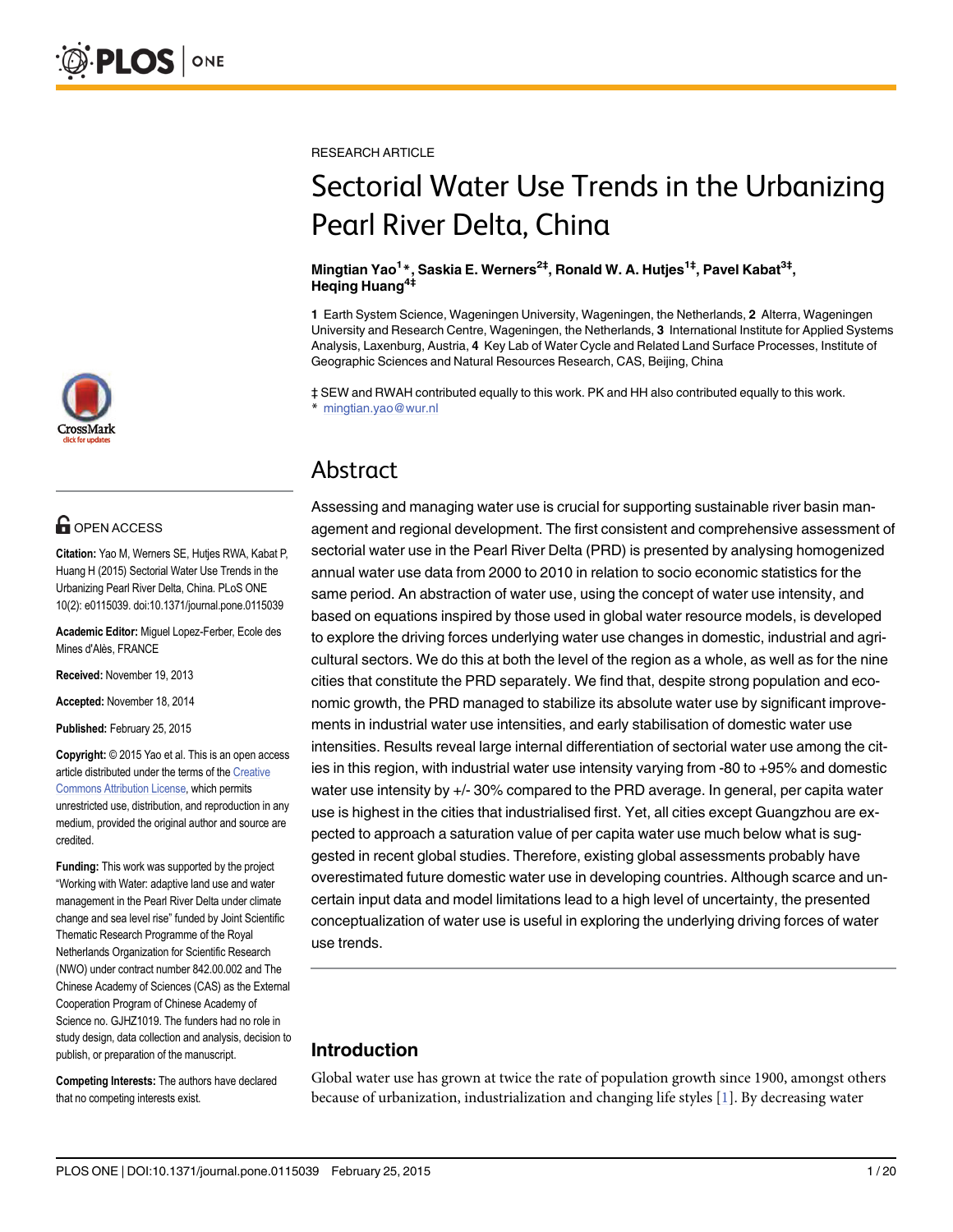<span id="page-1-0"></span>retention capacity and water quality, cities reduce water availability. The expansion of urban areas transforms vegetated covers to sealed concrete surfaces. These changes increase surface runoff [[2\]](#page-17-0), alter the impact of precipitation on the water balance, change the fluxes of evapotranspiration and groundwater recharge, and thus affect surface hydrology and reduce water retention capacity in the urban area [\[3](#page-17-0)]. In addition, cities discharge massive amounts of pollutants. Especially nutrients and sediments associated with domestic and industrial activities compromise water quality in both surface flows and groundwater  $[4-7]$  $[4-7]$  $[4-7]$  $[4-7]$ . At the same time, urbanization alters the temporal and spatial distribution of water uses by changing the population distribution and land use patterns. How to match changing water uses with water availabilities is therefore a key challenge for sustainable water resource management in any heavily urbanized region.

## Assessing anthropogenic water uses

Less effort has generally been put into the assessment of water use than in assessments of water supply [\[8\]](#page-17-0). Anthropogenic water use is broadly categorized in three main sectors, i.e. agricultural, industrial, and domestic water uses. For any particular sector, rather data intensive bottom-up water use models have been developed, starting from individual users, in which the sectorial water use is often described as a function of indicators of the production of particular goods or services  $[9-11]$  $[9-11]$  $[9-11]$  $[9-11]$  $[9-11]$ . E.g., in the domestic sector, residential water use is simulated as a function of multiple household characteristics  $[11–15]$  $[11–15]$  $[11–15]$ . The most common approach for industrial water use analysis estimates the overall industrial water use as a linear function of gross domestic product (GDP) or industrial value added (IVA), depending on the scale analysed, and other influencing factors  $[16–18]$  $[16–18]$  $[16–18]$ . Water use in thermoelectric power generation plants is mostly estimated as a linear function of actual electricity production  $[10,19,20]$  $[10,19,20]$ . A brief discussion of the relative definitions of water availability and supply vs water use and demand can be found in section 2.2, a more extensive discussion in [S2 Appendix.](#page-17-0) In this paper we adopt the term "water use", pragmatically equating it to water supply and avoiding the much less knowable "water demand".

At the global scale, sectorial water uses are generally approximated as a function of the water used in the production of a unit goods or services  $[21-23]$  $[21-23]$  $[21-23]$ . Several integrated global water resources assessments that use models based on above mentioned approaches utilized comparable schemes of global water uses. The global LPJmL (Lund-Potsdam-Jena managed Land) model [[24](#page-18-0)] was elaborated by Jachner et al. [[25](#page-18-0)] with withdrawals for households and industry, in addition to water use by global irrigated and rain-fed agriculture. The global water assessment model "WaterGAP 2" [\[22,26\]](#page-18-0) for instance includes a global water use module capable of assessing current and future water use.

## The objective of this study

On a regional scale, both data intensive sectorial water use models and large scale integrated water use models are of limited use. Data availability from, and consistency between different sources may be better at regional scales than at the global scale because of more uniformity in the statistical methods applied. But details, like household composition or technology selection of different industrial firms, are often not available to support the data intensive assessments. Only few countries conducted sectorial water use surveys that provide detailed and consistent information of water uses on a regional scale  $[27]$  $[27]$  $[27]$ . The available data can hardly reveal the development of sectorial water uses and their corresponding driving forces over time, especially in large and fast urbanising regions. Whether or not water is a limiting factor to regional development often remains unknown, as comprehensive overviews of how sectorial water use and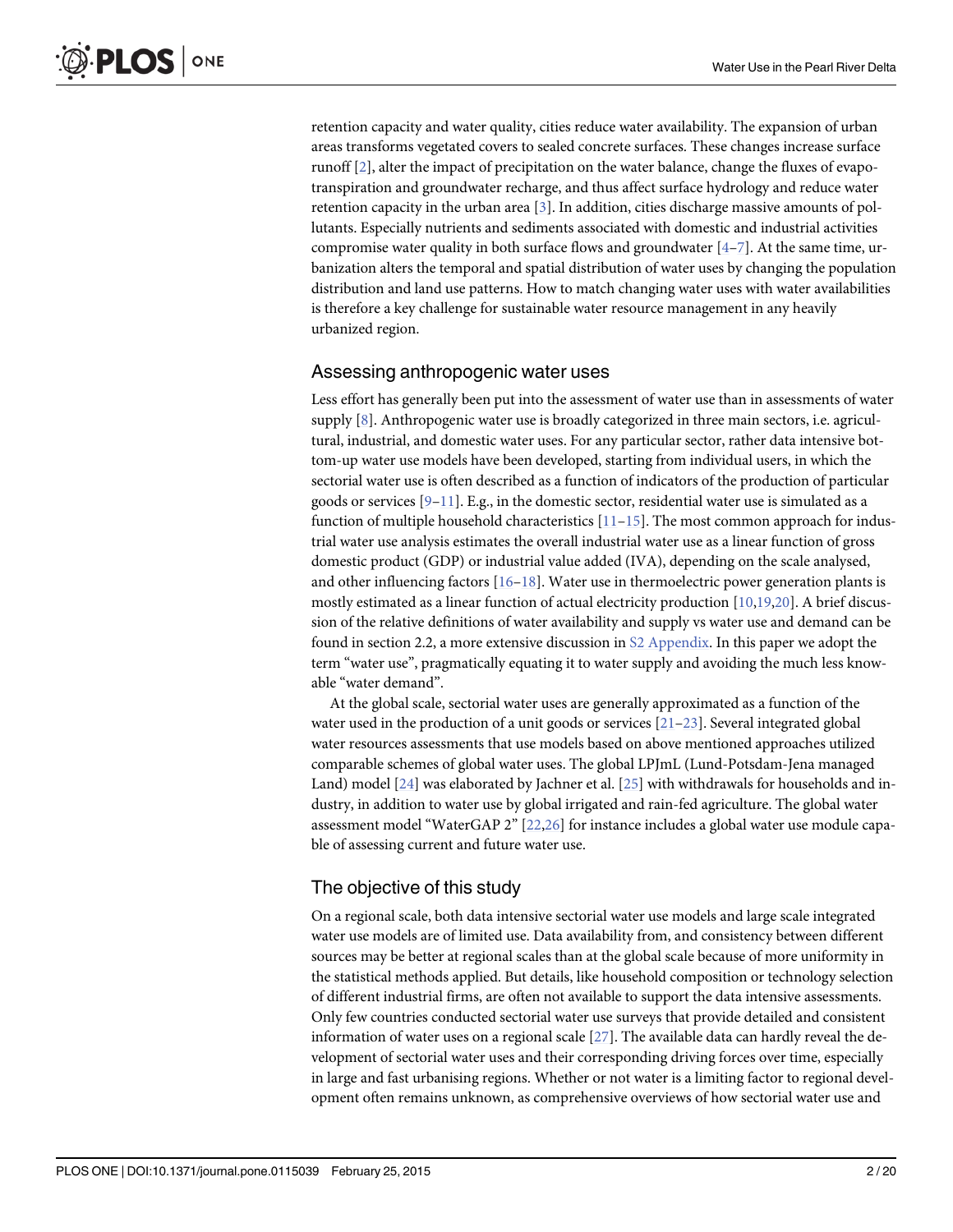<span id="page-2-0"></span>its distribution changes are lacking. Therefore, this paper addresses the following questions using the Pearl River Delta (PRD) as a case study:

- 1) What is the present situation of, and what are the major trends in sectorial water use in the PRD?
- 2) What socio-economic factors can explain these trends in water use?
- 3) Can a region of this scale be considered homogeneous in these aspects, or do the cities differ in their development?

To answer these questions, we combine an analysis of homogenized available statistics (section 2.3) with a simple conceptualization of water use and its driving forces that consists of model equations originally developed for global sectorial water uses (section 2.4). Sectorial water uses on the regional and municipal scale can thus be analysed, while driving forces of sectorial water use can also be explored (section 3). Next, study limitations are discussed, followed by a discussion of the implications of our findings for the potential impacts of future socio-economic growth on water requirements (section 4). Finally, conclusions are drawn (section 5).

## Materials and Methods

In this section we describe the studied region, data collection and the proposed conceptualization of water use.

## Study area

The PRD, located in Guangdong Province, southeast China ([Fig. 1](#page-3-0)), is the area surrounding the Pearl River estuary that includes nine major urban centres. During the past three decades, it experienced a scale of urban expansion unprecedented in the history of China [[28](#page-18-0)]. As can be observed in many delta areas in the world, recent urbanization development in the PRD area becomes more decentralized, from a single or very few large cities towards a more clustered network of cities that will "dwarf Great London by 26 times" ([M. Moore and P. Foster,](http://www.telegraph.co.uk/news/worldnews/asia/china/8278315/China-to-create-largest-mega-city-in-the-world-with-42-million-people.html) [China to create largest mega city in the world with 42 million people, The Telegraph, 2011\)](http://www.telegraph.co.uk/news/worldnews/asia/china/8278315/China-to-create-largest-mega-city-in-the-world-with-42-million-people.html) [\[29,30\]](#page-18-0).

The PRD is among the water abundant regions in China, receiving more than 1700mm average annual precipitation. The Pearl river supplies 95% of the fresh water required in the area [\[31](#page-18-0)]. Water from the upstream catchment area converges into a complex distributary system and eventually drains through eight river outlets into the estuary. The discharge of the Pearl River in the delta area varies significantly from less than 4,000  $\mathrm{m}^{3}/\mathrm{s}$  in the dry season to 28,000  $\text{m}^3\text{/s}$  in the monsoon season. During a flood event the peak discharge can exceed 40,000  $\text{m}^3\text{/s}$ .

Nevertheless, water shortage events have been reported more frequently during the last decade  $[32–34]$  $[32–34]$  $[32–34]$  $[32–34]$ . Recent studies indicate that the future water use of the PRD is expected to increase significantly  $[35,36]$  $[35,36]$ , while at the same time the Pearl River basin will likely become drier [[37,38](#page-18-0)]. Water shortage appears to become a serious problem for this water abundant delta area [[39](#page-18-0),[40](#page-19-0)].

#### System Boundary

In order to improve our understanding of the driving forces of the water use trends in the PRD, we reviewed the water resource system in the PRD within the following system boundaries.

As shown in [Fig. 2,](#page-3-0) the PRD water system includes different sources (upstream discharge, impoundment, precipitation and groundwater), and distribution flows (off-stream uses, eco-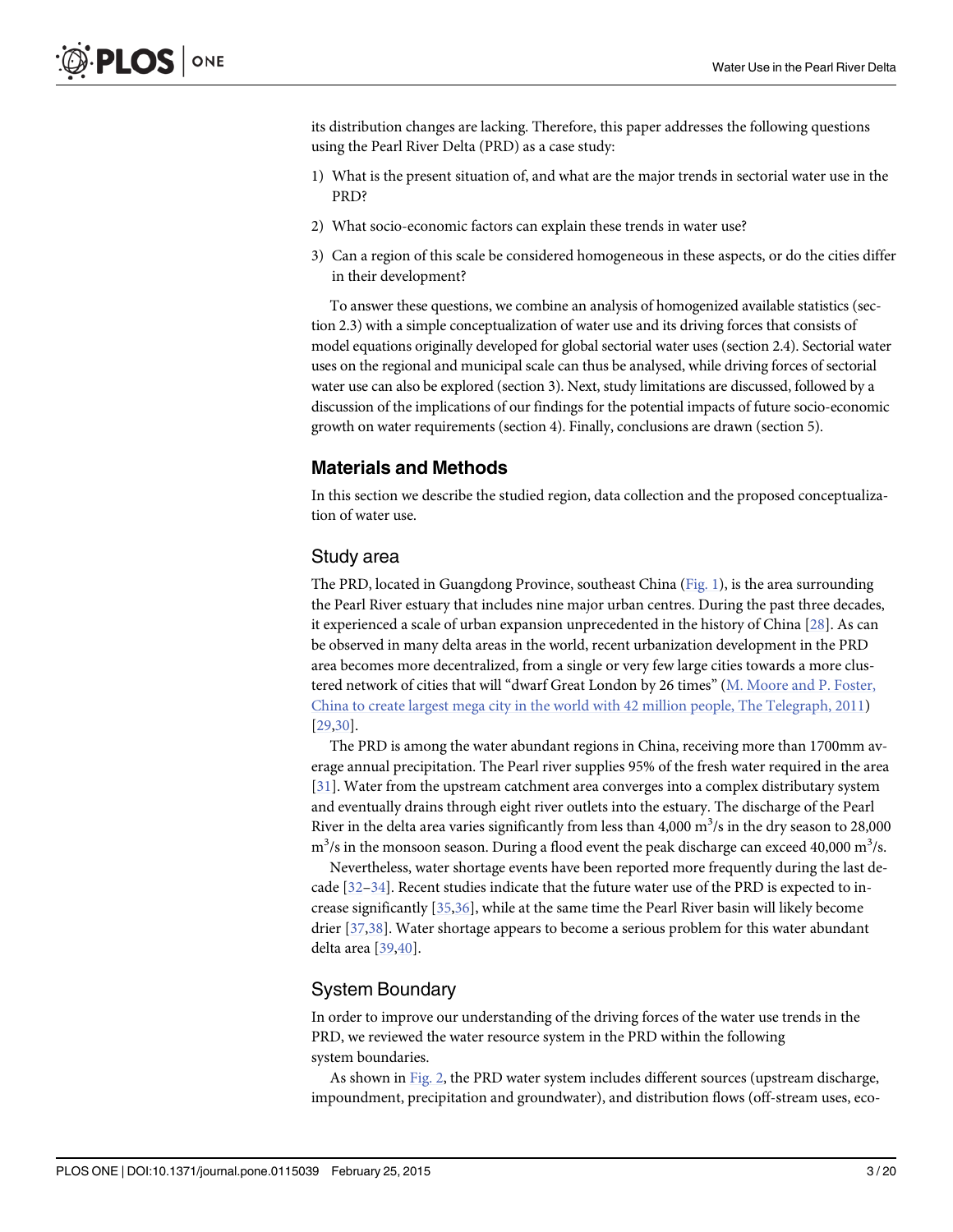<span id="page-3-0"></span>



[Fig 1. T](#page-2-0)he Pearl River Delta. Map at the lower-left corner is location of the delta area in the whole Pearl River Basin. Above is where the Pearl River Basin is allocated in China.



[Fig 2. W](#page-2-0)ater resource system of the PRD and the study boundary of the present paper. All the volume numbers are in units of  $km^3$  (data source: Guangdong Water Resource Bulletin).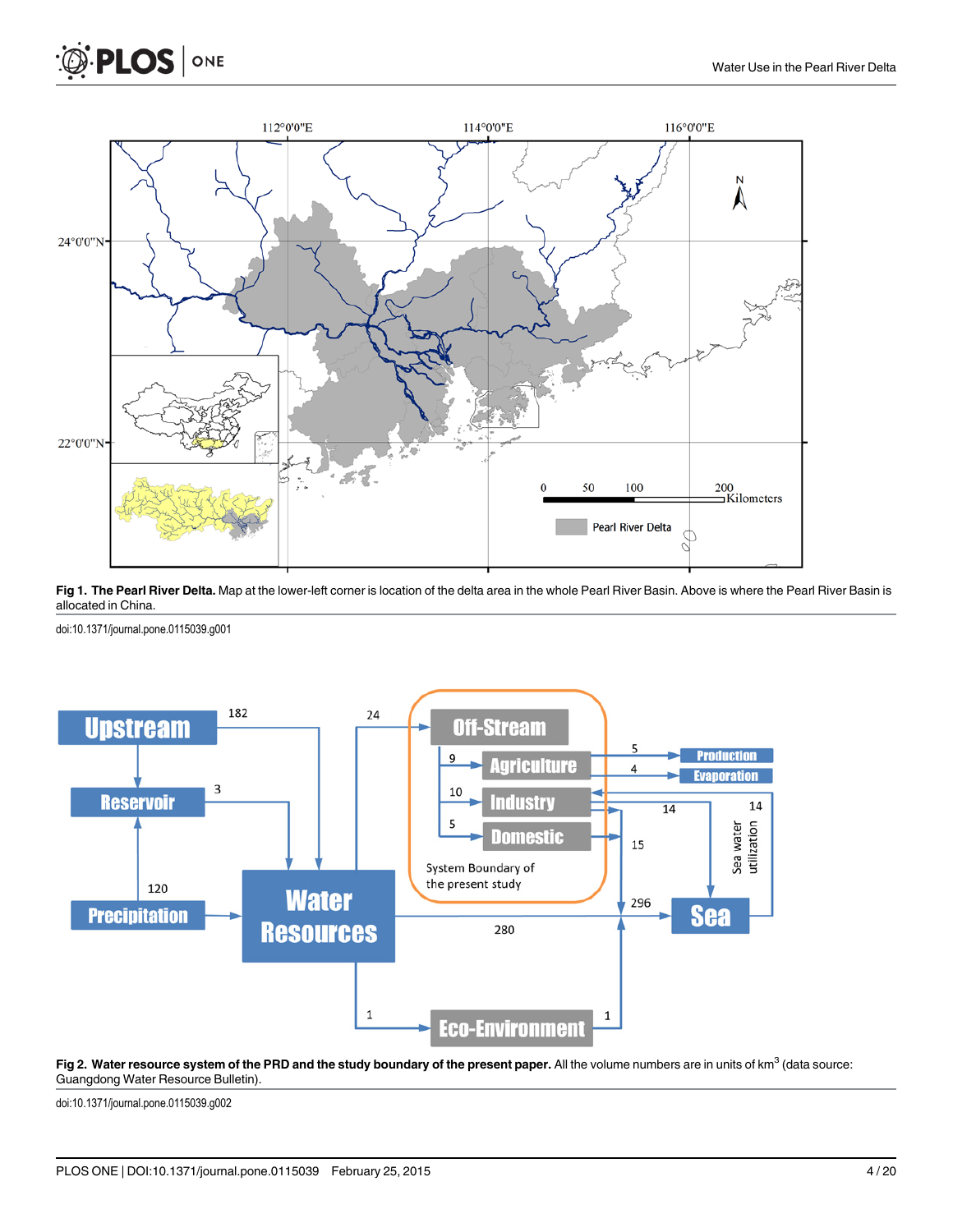<span id="page-4-0"></span>environment requirements, and direct discharge into the sea). Sea water utilization is also considered, as significant amounts of sea water are used in the region as cooling water for electricity production.

The present study focuses on the off-stream uses of the fresh water resource.

#### Data

The main sources of data collected for this study are listed in [S1 Appendix](#page-16-0).

The "Guangdong Water Resource Bulletin" (WB) is the main source for sectorial water use in the PRD since 2000. By using the five data quality indicators (DOIs) of the "Pedigree Matrix", we feel the selected data set is appropriate for our study, as it is from the appropriate time period and is collected specifically for the area studied [[41](#page-19-0)]. However, the aspect of completeness is somewhat compromised as the sectorial water uses reported in successive bulletins are not directly comparable, mainly due to changes in the class definitions used in the statistics. Thus the present study homogenizes the WB data in order to overcome the completeness issue and to obtain consistent trends of sectorial water uses.

Here a brief discussion of terminology is appropriate. An extensive discussion of the relative definitions of water availability and supply versus water use and demand can be found in [S2 Ap](#page-17-0)[pendix.](#page-17-0) The statistics report water withdrawn by, and/or supplied to the various sectors. Since no information is available on processing or conveyance losses, we equate these numbers to (actual) 'water use'. To assess present or future water stress, one would like to know 'water demand' the quantity needed for domestic or socio-economic activities; an amount that cannot always be met. Approaches to quantify demand generally are based on assumptions that relate this to a certain level and measure of economic development. However, exactly these assumptions can be questioned and may not hold when transferred from one situation (country/region, development stage) to another. This indeed is one of the main outcomes of the present study (see our results on domestic water use).

Only, a few major references in Chinese are cited in the main text as we deem appropriate. A more detailed explanation of the Chinese literature we used can be found in [S3 Appendix.](#page-17-0)

## Harmonization of Water Bulletin data

The WB includes annual amounts of water withdrawn by selected sectors and per capita or per unit of output water use intensity for each city in the PRD. However, only water uses in agriculture and industry sectors are reported in consistent categories throughout the study period. Statistical categorization of subpopulations of domestic water users were modified several times.

In order to make the data comparable, we homogenized the WB data to yield total annual amounts of sectorial water use and the corresponding water use intensities for each of the nine cities. We first re-defined water use sectors, thereby separating the manufacturing industry (MAN) from the thermal electricity production (ELE), and grouping the multiple domestic classes into urban (DOMU) and rural (DOMR) domestic sectors, now also consistent over time. Water use volume and water use intensity are calculated then based on WB data and corresponding socio-economic data published. Tables  $1$  and  $2$  present the homogenized data of sectorial water use and water intensity, respectively, over the period of 2000 to 2010. Detailed homogenisation steps are described in [S4 Appendix](#page-17-0).

## Conceptualization of Water Use in the PRD

A simple conceptualization of off-stream water use and its driving forces is developed for the PRD that consists of equations reported for globally sectorial water uses. These simple equations are fitted to the harmonized data, to identify driving forces of water uses.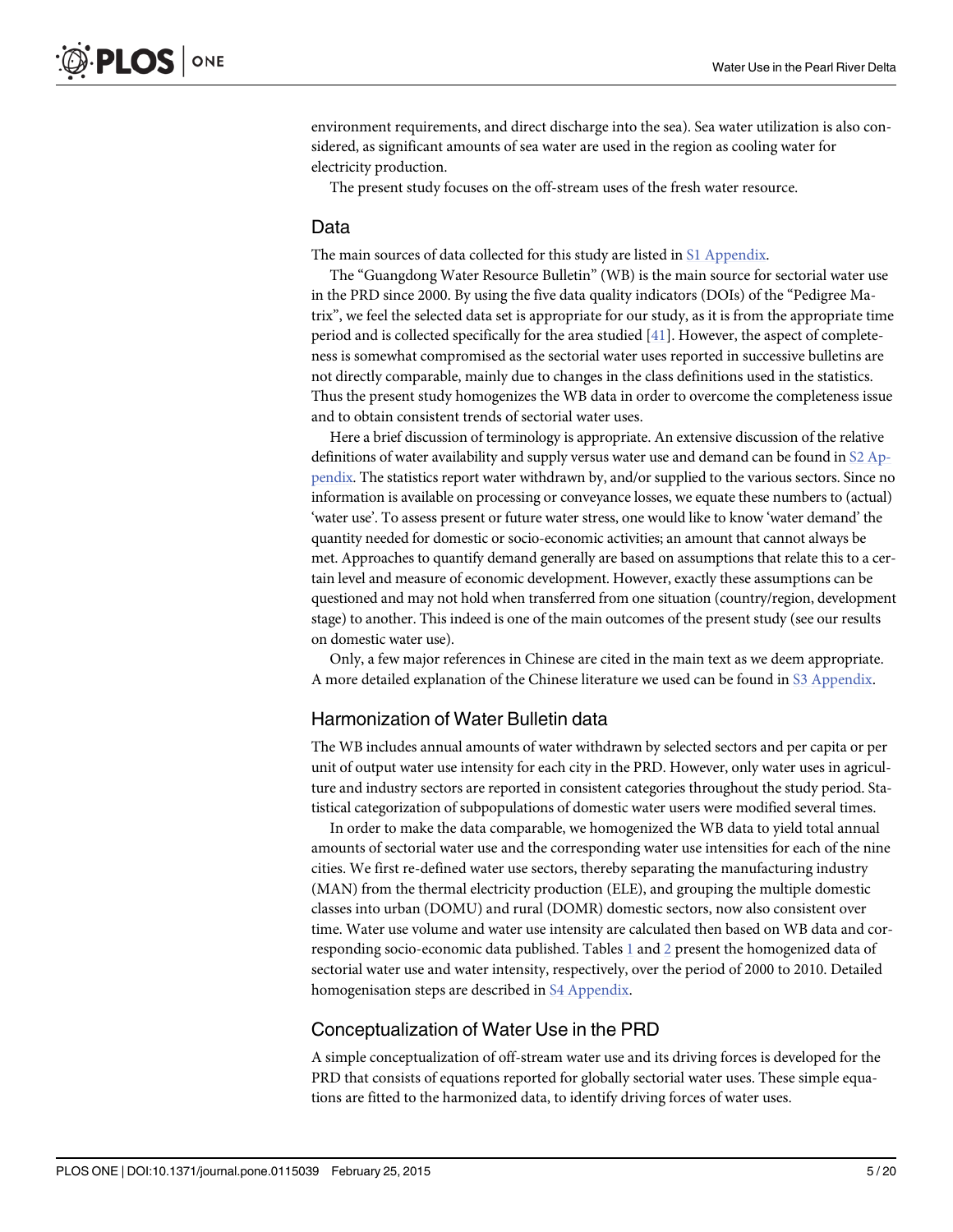<span id="page-5-0"></span>

|      | <b>Total</b> | <b>AGR</b> | <b>MAN</b>               | <b>ELE</b>     | <b>DOMU</b> | <b>DOMR</b> |
|------|--------------|------------|--------------------------|----------------|-------------|-------------|
| 2000 | 212.9        | 97.1       | $\overline{\phantom{0}}$ | $\blacksquare$ | 29.2        |             |
| 2001 | 224.7        | 96.6       | 58.8                     | 30.0           | 31.5        | 6.9         |
| 2002 | 236.4        | 93.3       | $\blacksquare$           | $\blacksquare$ | 34.7        | 7.5         |
| 2003 | 249.5        | 91.2       | $\overline{\phantom{a}}$ | $\blacksquare$ | 40.5        | 6.4         |
| 2004 | 258.3        | 89.4       | 85.0                     | 27.8           | 46.7        | 5.6         |
| 2005 | 254.7        | 86.4       | 78.9                     | 29.6           | 46.5        | 4.9         |
| 2006 | 247.0        | 83.0       | 79.5                     | 28.3           | 51.8        | 5.1         |
| 2007 | 249.7        | 81.0       | 78.1                     | 26.8           | 50.2        | 4.9         |
| 2008 | 246.4        | 81.6       | 73.3                     | 32.5           | 48.7        | 4.9         |
| 2009 | 247.5        | 80.9       | 68.8                     | 38.2           | 48.8        | 5.0         |
| 2010 | 236.1        | 74.9       | 70.6                     | 30.6           | 48.9        | 5.2         |

|  | Table 1. Harmonized Sectorial Water Use in 10 <sup>8</sup> m <sup>3</sup> (Original data can be found in Table A(a) in <u>S4 Appendix</u> ). |  |  |  |
|--|----------------------------------------------------------------------------------------------------------------------------------------------|--|--|--|
|--|----------------------------------------------------------------------------------------------------------------------------------------------|--|--|--|

Agriculture (AGR), Manufacturing Industry (MAN), Thermal Electricity Industry (ELE), Urban Domestic (DOMU), and Rural Domestic (DOMR).

doi:10.1371/journal.pone.0115039.t001

The socio-economic data have been documented more consistently and in greater detail for a longer period. The added value of our approach is that we can make use of these better reported socio-economic data to re-evaluate water use data. In addition, we lay a foundation for a model that can project future water use, assess future water use scenarios.

For each of the 9 cities, we assess fresh water use of four sectors, i.e. domestic (urban and rural separated, DOMU and DOMR), manufacturing industry (MAN), thermal electricity industry (ELE), and irrigation (IRR). In general, water use in every sector is expressed as a function of its driving forces and water use intensity. The total water use is expressed as:

$$
W_{\text{Total}} = \sum W_i = \sum (I_i \times F_i) \tag{1}
$$

where W is volume of water use,  $I_i$  is the water use intensity of sector *i*, and  $F_i$  is the driving force of that sector. The water use intensity  $I_i$  can be subject to economic, structural and technological changes, as described later. The driving forces  $F_i$  are published socio-economic data from the annual statistics (See  $S1$  Appendix for data sources).

| Table 2. Harmonized Sectorial Water Use Intensity (Original data can be found in Table B(a) in <u>S4 Appendix</u> ). |  |  |  |
|----------------------------------------------------------------------------------------------------------------------|--|--|--|
|----------------------------------------------------------------------------------------------------------------------|--|--|--|

|      | ITotal (m <sup>3</sup> /person) | IIND (m <sup>3</sup> /10 <sup>4</sup> VA) | <b>IDOMU (I/day)</b> | <b>IDOMR (I/day)</b> | IDOM-Total (I/day) |
|------|---------------------------------|-------------------------------------------|----------------------|----------------------|--------------------|
| 2000 | 496                             | 289                                       | 269                  |                      | -                  |
| 2001 | 513                             | 284                                       | 278                  | 150                  | 241                |
| 2002 | 535                             | 264                                       | 296                  | 169                  | 261                |
| 2003 | 559                             | 222                                       | 335                  | 152                  | 288                |
| 2004 | 572                             | 168                                       | 374                  | 139                  | 317                |
| 2005 | 560                             | 132                                       | 362                  | 129                  | 309                |
| 2006 | 521                             | 106                                       | 377                  | 146                  | 329                |
| 2007 | 506                             | 87                                        | 349                  | 136                  | 306                |
| 2008 | 480                             | 71                                        | 323                  | 133                  | 286                |
| 2009 | 462                             | 70                                        | 308                  | 134                  | 275                |
| 2010 | 420                             | 53                                        | 288                  | 148                  | 264                |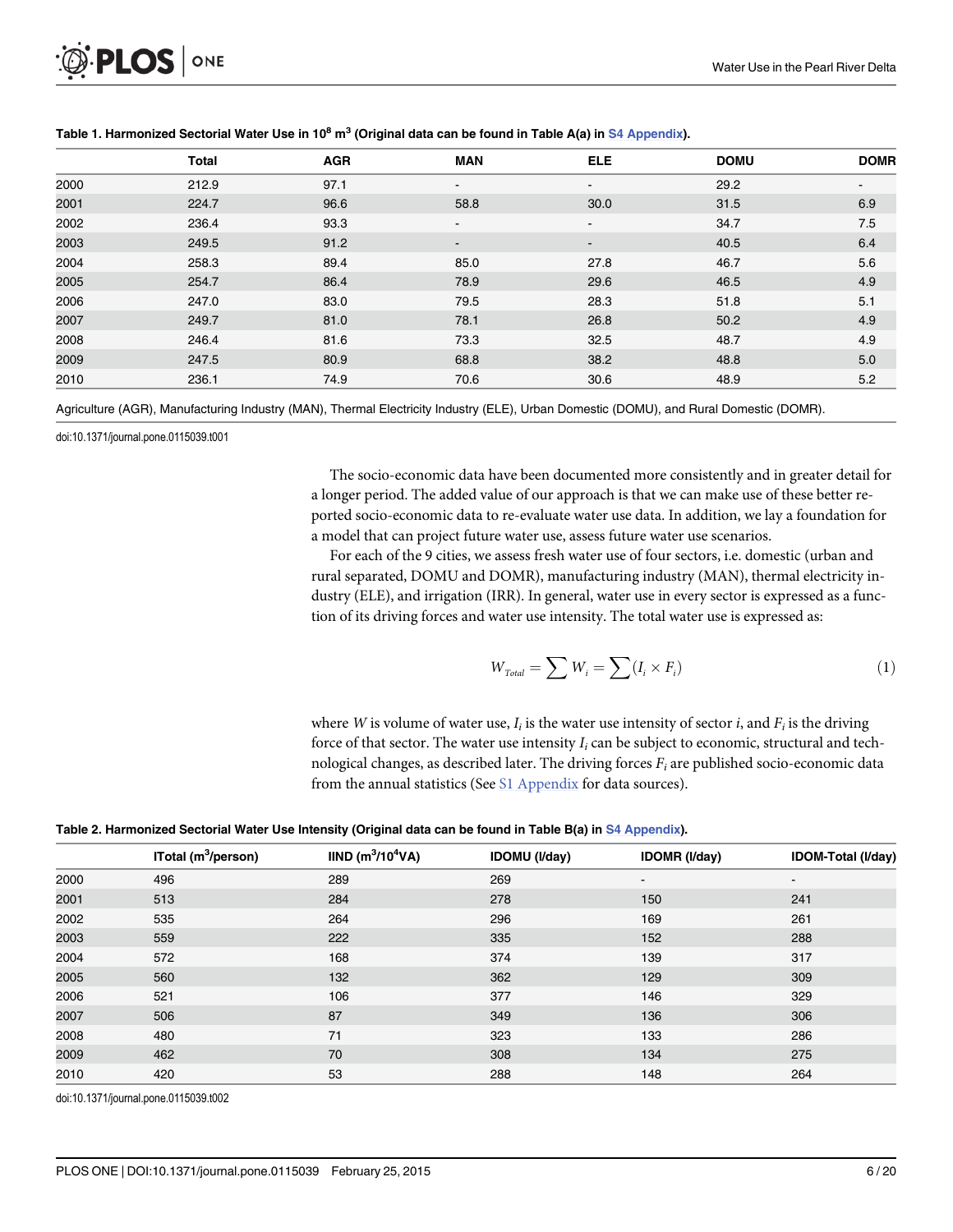<span id="page-6-0"></span>Domestic. We selected the equation from the global water use model WaterGAP2 and fitted it to each of the nine cities. Although the domestic water use can be simulated as a function of multiple variables such as water price, income, residential consumption and various household characteristics that may affect water use  $[11-15]$  $[11-15]$  $[11-15]$  $[11-15]$  $[11-15]$ , the data availability in the PRD is not sufficient to feed these data intensive approaches on household levels.

The approach of WaterGAP2 consists of two main concepts for calculating domestic water use intensity. Firstly, the structural change represents the change in water use intensity as result of the changes in the nature of water-using activities, e.g. behavioural changes or changes in the number of water using appliances  $[26]$  $[26]$  $[26]$ . It is represented by a sigmoid function:

$$
I_{str} = I_{str-min} + I_{str-max} \cdot (1 - e^{-\gamma \cdot N^2})
$$
 (2)

A value of 50 l/person-day was used as the minimum requirement ( $I_{str-min}$ ) [ $42$ ]. The maximal value ( $I<sub>str-max</sub>$ ) and the curve parameter (γ) are fitted to each city based on the historical data. The saturated structural water use intensity of the PRD is 430 and 180 litre per person-day for urban and rural respectively, where the corresponding  $γ$  is 0.005 and 0.041. Since GDP is normally published as the city average without differentiation between urban and rural sectors, per capita income (IN) of urban and rural resident are used instead in order to separate the urban and rural water use respectively.

The second concept, technological change, is assumed to always improve the efficiency of water use, i.e. decreases the water use intensity. The net domestic water use intensity can be computed by combining structural change and technological change as:

$$
I_{DOM} = I_{str} \times \left(1 - \eta\right)^{t - t_0} \tag{3}
$$

where  $I_{\text{DOM}}$  is the net domestic water use intensity,  $\eta$  is the rate of technological improvements in water use efficiency. A 2% annual improvement rate based on German references from 1950 to 1995 is borrowed from the previous global assessment, as the GDP growth of the PRD during the study period is comparable with Germany in 1970s [[26\]](#page-18-0).

The overall domestic water use  $(W_{DOM})$  is then expressed as a product of per capita water use intensity  $(I_{DOM})$  and population (POP) in the area:

$$
W_{DOM} = I_{DOM} \times POP \tag{4}
$$

Urban and rural water uses are separated into two sub-sectors since the observed state and trends of the two strongly differed during the studied period. Only the household water use is computed for the rural domestic sector (DOMR). For urban domestic (DOMU) the public water uses (construction and service industry) are included.

Manufacturing Industry. The WaterGAP2 approach for industrial sector is not appropriate for the present study, as it includes fresh water withdrawn for electricity production in the overall industrial water use  $[26]$ . In the PRD, the manufacturing sector is comparable with the thermal electricity industry, accounting for about 25% of the total water use. Therefore, we separate them into two sectors.

It is difficult to develop a water use function that can represents all different manufacturing industries accurately in detail, even on smaller scales. Because different cities have different in-dustrial structures ([S5 Appendix\)](#page-17-0), and the water use differs between various industries both quantitatively and qualitatively [\[16](#page-18-0)–[18\]](#page-18-0).

We adopt a simple approach based on a previous study of industrial water use in China where manufacturing water use is computed as a product of the manufacturing water use intensity ( $I_{MAN}$ ) and industrial value-added (IVA) [[18](#page-18-0)]. The manufacturing water use intensity is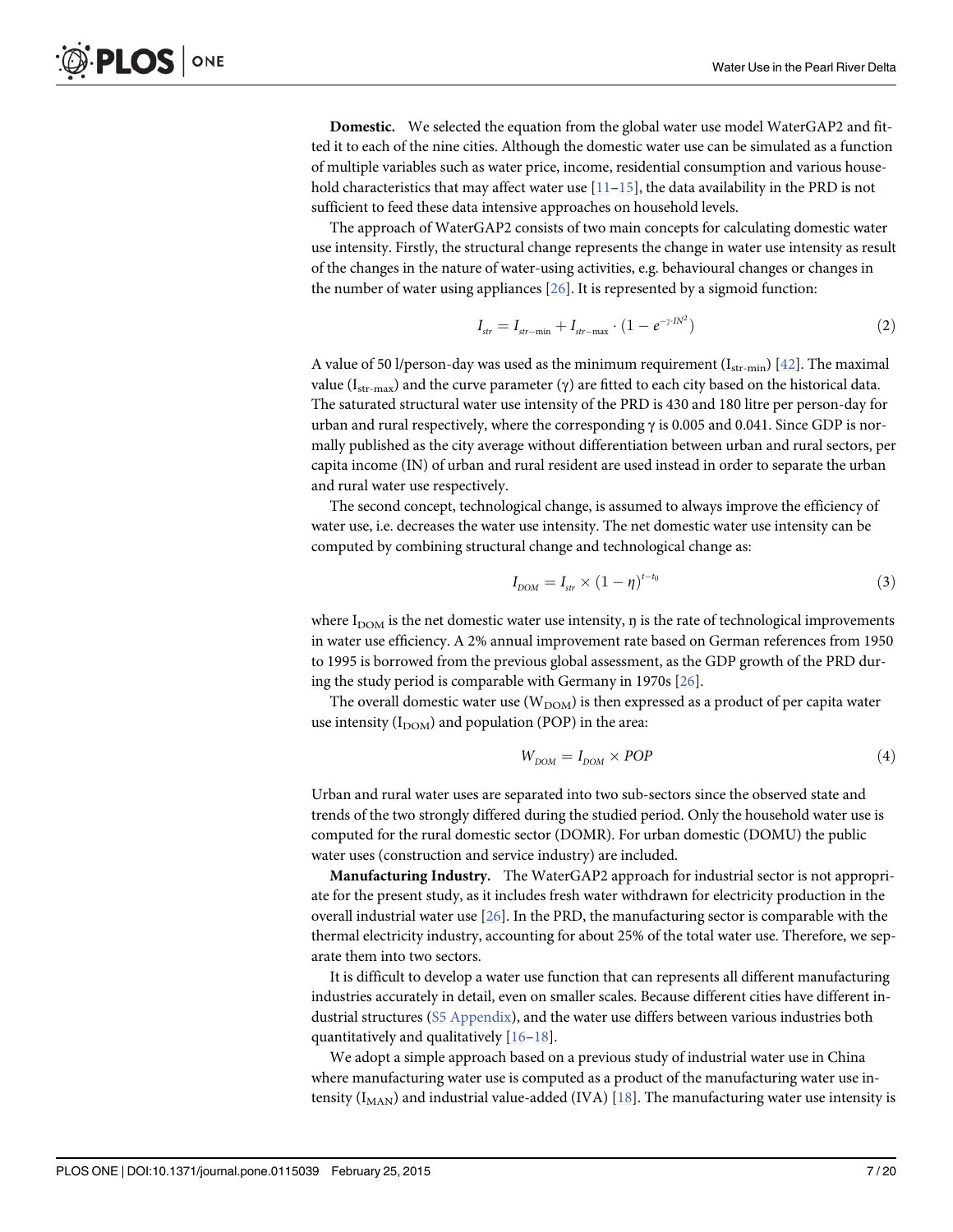<span id="page-7-0"></span>expressed as a function of per capita GDP and manufacture composition:

$$
\ln(I_{MAN}) = b_0 + b_1 \times \ln(GDP_{ca}) + b_2 \times \ln(R_{HL})
$$
\n(5)

where GDP<sub>ca</sub> is the annual per capita GDP,  $R_{HL}$  is the production ratio between heavy and light industry. The  $b_0$ ,  $b_1$  and  $b_2$  fitted for the PRD is 10.851, -1.733 and 1.194 respectively. The overall manufacturing industrial water use  $(W_{MAN})$  is then expressed as a product of manufacturing water use intensity  $(I_{MAN})$  and IVA of the city (Equation 6).

$$
W_{MAN} = I_{MAN} \times IVA
$$
 (6)

Thermal Electricity Industry. Water used by the thermal electricity industry is computed by multiplying electricity production with a regional average water use intensity,  $I_{\text{ELE}}$ . The estimated  $\rm I_{ELE}$  varied from 60–100  $\rm m^3/MWh$  during the study period due to restructuring of the sector (see [S1 Appendix](#page-16-0) for data source). An average of 82 m<sup>3</sup>/MWh is used.

We assume all the electricity in the PRD is produced by thermal power plants. Not all cooling systems need fresh water though. The volume of sea water utilized for cooling purposes in the PRD is subtracted from the result. However the PRD-specific data about sea water utilization are being reported only since 2008. After 2008 67% of Guangdong's total seawater use for cooling occurred in the PRD. The same ratio is also applied to the period before 2008.

Irrigation. The consumptive irrigation water use is computed as the amount of water required by crops to be able to transpire at the optimal rate under the given climate conditions. Crop specific consumptive water use intensity  $I_c$  is computed following the FAO-56 approach based on 10-days intervals  $[43]$ . Irrigation water withdrawal is then estimated with a local irri-gation efficiency of 0.6 (see [S1 Appendix](#page-16-0) for data source).

Daily meteorological data are gathered from 8 measurement stations in the area. Cultivation areas of 15 crops are collected for each of the nine cities. A PRD-specific paddy rice crop factor and the national average factors for vegetable, cash crops, banana and orange are listed in Tables 3, [4](#page-8-0) and [5](#page-8-0) (see [S1 Appendix](#page-16-0) for data source). For other crops the FAO suggested global average value are adopted  $[43]$  $[43]$ . Vegetable, fruits and alfalfa are assumed to be grown all year around. Crop factors for these plants remain constant through the year.

## **Results**

#### Sectorial Water Use

[Fig. 3](#page-9-0) presents the homogenized sectorial water uses in the PRD during the period 2000 to 2010. On average about 24  $km<sup>3</sup>$  fresh water was used annually. Industry (comprising manufacturing and electricity generation) surpassed agricultural water use in 2002, accounting for 43% of the total water use and remained rather stable afterward in both percentage and absolute amount. Agriculture water use gradually decreased from 9.7 km<sup>3</sup> in 2000 to 7.5 km<sup>3</sup> in 2010, accounting for 45% and 32% of the total respectively. Domestic water use increased by 5% relative to the total, from 3.8  $km<sup>3</sup>$  in 2000 to 5.4  $km<sup>3</sup>$  in 2010.

#### Table 3. Monthly Crop Factors for Paddy Rice in the PRD Area.

|                    | <b>MAR</b> | APR  | <b>MAY</b><br>---- - - | JUN  | <b>JUL</b> | AUG | <b>SEP</b> | ост | <b>NOV</b> |
|--------------------|------------|------|------------------------|------|------------|-----|------------|-----|------------|
| <b>Early Rice</b>  | .65        | 1.47 | .48                    | 1.44 | 1.31       |     |            |     |            |
| <b>Second Rice</b> |            |      |                        | 1.41 | .16        | .37 | .54        | .53 | 1.33       |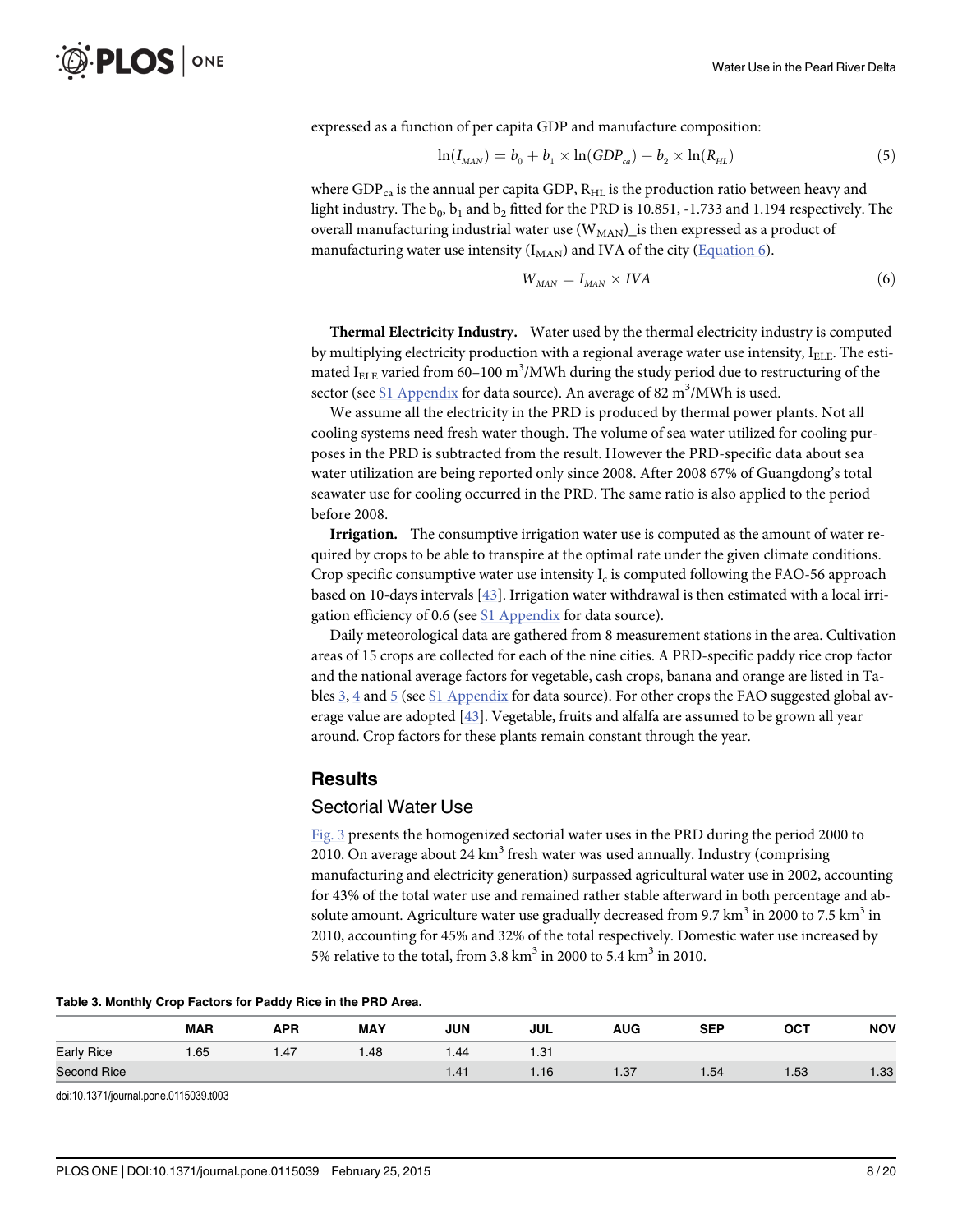|                   | <b>Initial</b> | <b>Develop</b> | <b>Middle</b> | End  |
|-------------------|----------------|----------------|---------------|------|
| Other Cereals     | 0.30           | 0.73           | 1.15          | 0.40 |
| <b>Tubers</b>     | 0.50           | 0.80           | 1.10          | 0.95 |
| Soybean-Spring    | 0.40           | 0.78           | 1.15          | 0.50 |
| Soybean-Summer    | 0.40           | 0.78           | 1.15          | 0.50 |
| Groundnuts-Spring | 0.40           | 0.78           | 1.15          | 0.60 |
| Groundnuts-Autumn | 0.40           | 0.78           | 1.15          | 0.60 |
| Sugarcane         | 0.40           | 0.83           | 1.25          | 0.75 |

#### <span id="page-8-0"></span>[Table 4.](#page-7-0) Crop factors for other cereals and cash crops.

doi:10.1371/journal.pone.0115039.t004

## Sectorial Water Use Intensity

As shown in [Fig. 4,](#page-9-0) industrial water use intensity in the PRD is decreasing, while water use intensities remained rather stable in the rural, domestic and irrigation sectors. Urban domestic and the overall per capita water use intensity share a similar trend that peaked in 2004 and gradually decreased thereafter. On average, people consumed 288 litres of water per day for domestic uses. The industry sector needed on average about  $160 \text{ m}^3$  of water to produce 10,000 Yuan of IVA. Crops required 11,500  $m<sup>3</sup>$  per ha for irrigation. In total an average of about 500  $m<sup>3</sup>$  of water was used per capita in the PRD during the studied period.

## Exploration of Driving Forces

The conceptualization of water use was developed to get better insights and understanding of the underlying driving forces of water use development in the PRD. It allows us to use better documented socio-economic data evaluate water uses during the studied period.

Results of absolute volume and intensity of the sectorial water uses in comparison with the homogenized WB records are presented in Figs.  $5$  and  $6$  respectively. The conceptual framework with globally reported sectorial water use equations explains well the sectorial water uses with the selected socio-economic variables as listed in [Table 6](#page-11-0) for the studied period.

The levelling off trend of the urban domestic water use intensity was well reproduced by income. The calculated rural water use intensity increased gradually following the income, but a rather stable trend was recorded.

Domestic water use intensity in the PRD shows a similar trend as in the global assessment, as shown in [Fig. 7](#page-11-0) [\[26\]](#page-18-0). Results for the better developed urban sectors correspond to the levelling off or stable part of the curve, suggesting the urban domestic sector has reached its saturation water use intensity, and should remain stable or even start to decrease as is suggested by trends observed in global assessments. But we failed to reproduce the significant decline after

#### [Table 5.](#page-7-0) Crop factors for fruits, vegetables and green fodder.

|                                | $K_c$ |
|--------------------------------|-------|
| Banana                         | 0.90  |
| Orange                         | 0.79  |
| Alfalfa                        | 0.95  |
| <b>Vegetables &amp; Melons</b> | 0.79  |
| <b>Other Fruits</b>            | 0.75  |
|                                |       |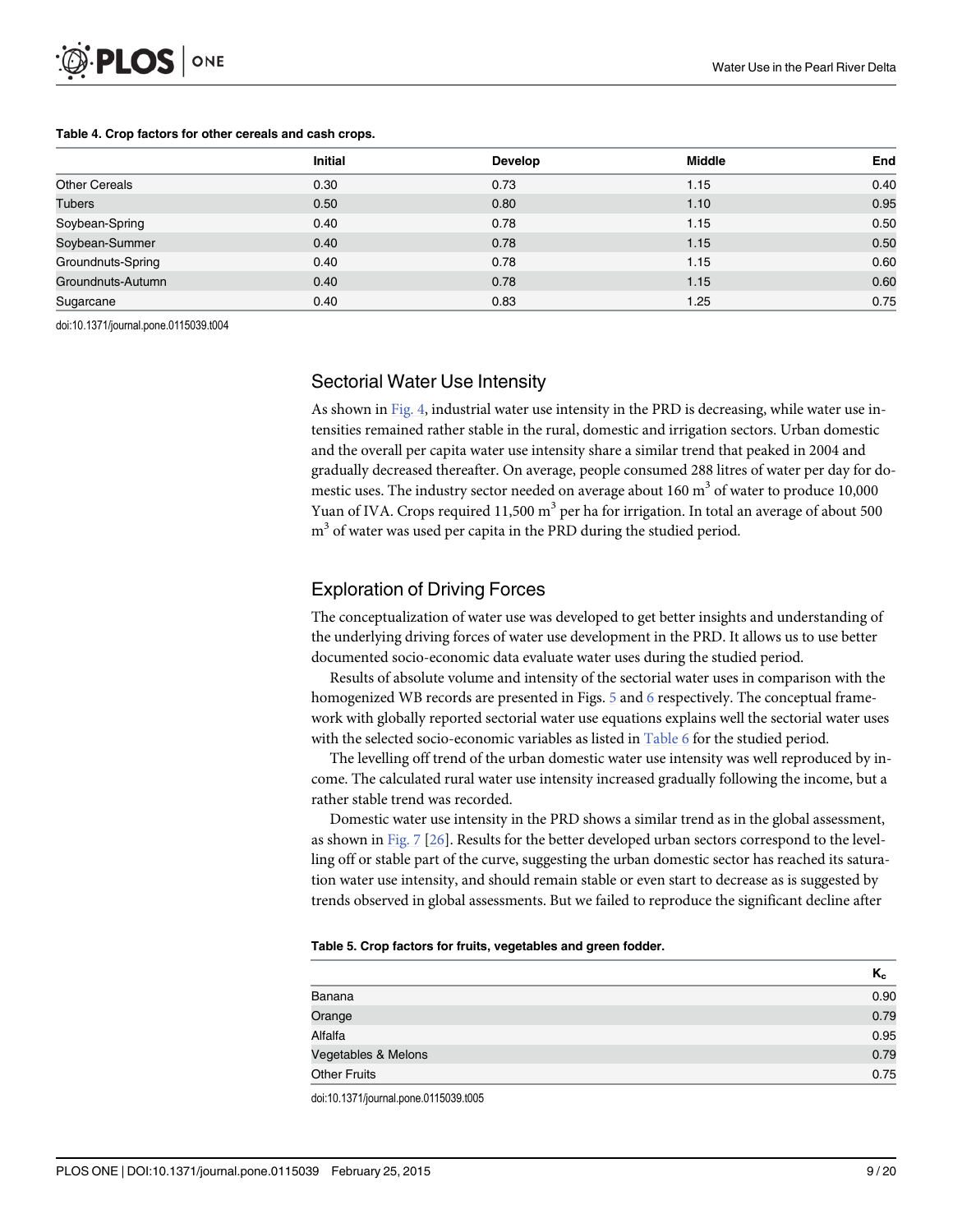<span id="page-9-0"></span>



[Fig 3. S](#page-7-0)ectorial water use of the PRD. Absolute (bars, left axis) and relative (lines, right axis) sectorial water use of agriculture, industry and domestic water use of the PRD reported by Guangdong Water Resource Bulletin.

2006. Results for the rural domestic sector correspond to the steep part of the curve, which implies that in rural areas water use intensity may still grow sharply with income increases.

The presented conceptualization also explains well manufacturing water use intensity, as shown in [Fig. 6](#page-10-0), with per capita GDP growth, manufacture composition, and IVA.

## Internal Differentiation

[Fig. 8](#page-12-0) illustrates the relative size of sectorial water use in the different cities and the whole PRD. The nine cities show substantial differences. Guangzhou, which is the capital of the area and



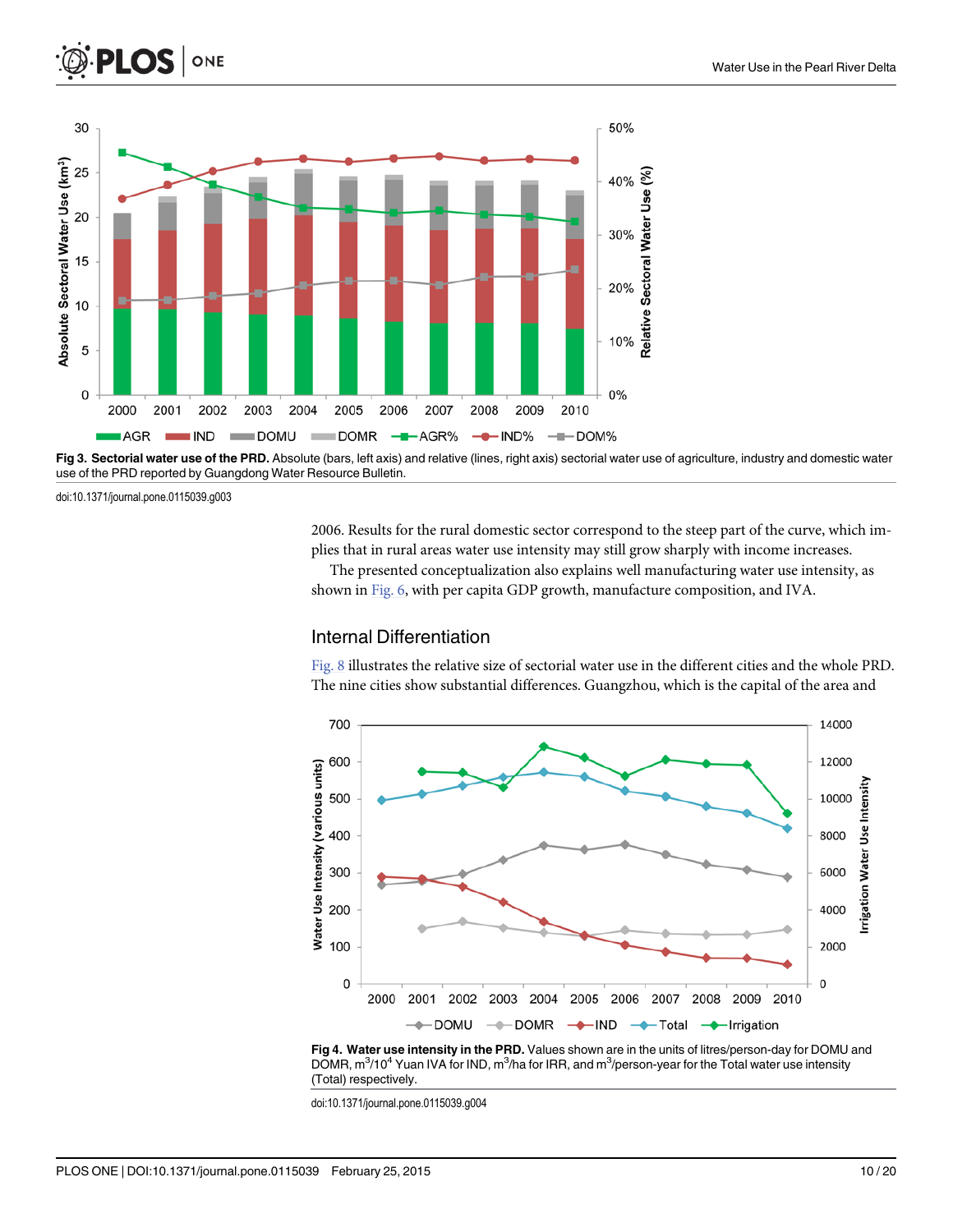<span id="page-10-0"></span>

inhabits more than 20% of the population of the PRD, accounted for one third of the total water use. It was the dominant water user for industry and urban and rural domestic sectors, accounting for 51%, 29% and 21% of the total on average respectively. Jiangmen was the largest agricultural water user accounting for 22% of total agricultural water use.

Water use intensity show significant differences as well between cities, especially in the manufacturing and domestic sectors. In general, domestic water use intensity was higher in the cities that industrialised early. Guangzhou citizens consumed the most among the nice cities with 386 litres of water per person-day, whereas people in Zhaoqing required 226 litres only. Since 2008 Zhuhai has surpassed Guangzhou requiring the most water for per capita urban domestic use.

The nine cities also had varying saturation water use intensity during the studied period as can be seen in [Table 7.](#page-12-0) Guangzhou required the most at more than 530 litres per person-day,



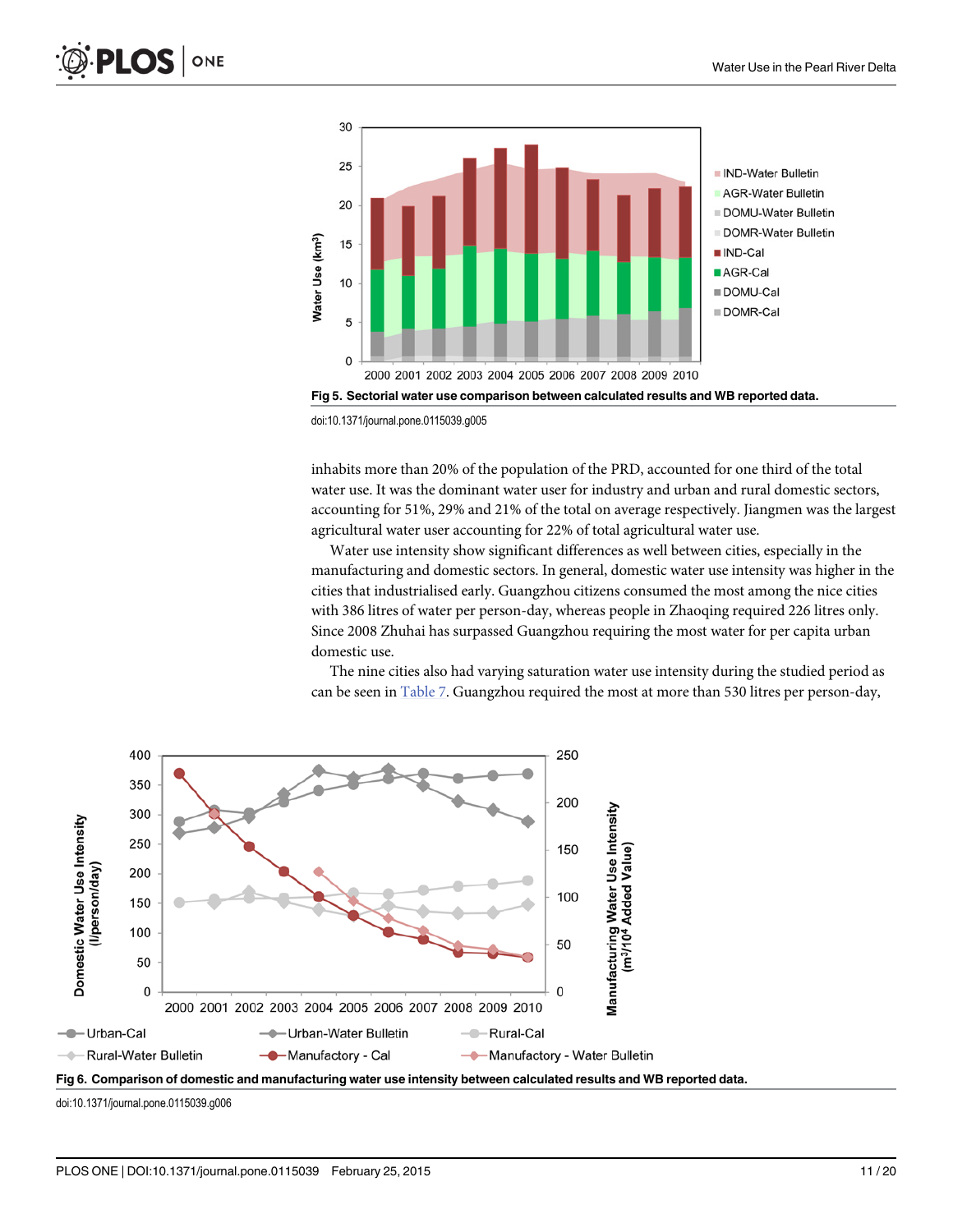|            | Population 10 <sup>4</sup><br>person | Urban Population 10 <sup>4</sup><br>person | <b>Rural Population 10<sup>4</sup></b><br>person | IVA $10^8$<br>Yuan | $R_{HL}$ | GDP per capita<br>Yuan | <b>Cultivation Area</b><br>ha |
|------------|--------------------------------------|--------------------------------------------|--------------------------------------------------|--------------------|----------|------------------------|-------------------------------|
| 2000       | 4,290                                | 2,981                                      | 1,309                                            | 2,724              | 98%      | 18,815                 | 732,701                       |
| 2001       | 4,376                                | 3,109                                      | 1,268                                            | 3,128              | 104%     | 20,295                 | 719,500                       |
| 2002       | 4,415                                | 3,205                                      | 1,210                                            | 3,763              | 105%     | 22,657                 | 688,618                       |
|            | 2003 4,464                           | 3,312                                      | 1,151                                            | 4,841              | 114%     | 26,292                 | 657,420                       |
| 2004 4.517 |                                      | 3,421                                      | 1,095                                            | 6,695              | 114%     | 30,866                 | 761.667                       |
| 2005 4,547 |                                      | 3,516                                      | 1,031                                            | 8,217              | 126%     | 36,118                 | 634,379                       |
| 2006       | 4.737                                | 3.769                                      | 969                                              | 10.188             |          | 131% 41,774            | 559,291                       |
| 2007       | 4.931                                | 3,937                                      | 994                                              | 12,020             | 128%     | 47,892                 | 622,056                       |
| 2008       | 5,138                                | 4,134                                      | 1.004                                            | 14.954             | 131%     | 53,310                 | 687,015                       |
| 2009       | 5,362                                | 4,337                                      | 1,025                                            | 15,286             | 128%     | 54,789                 | 598.254                       |
| 2010       | 5,616                                | 4,646                                      | 970                                              | 19,080             | 129%     | 61,757                 | 524,247                       |

#### <span id="page-11-0"></span>[Table 6.](#page-8-0) Socio-economic Development in the PRD.

doi:10.1371/journal.pone.0115039.t006

which was comparable to the maximum recorded for the United States and European countries [\[44,45\]](#page-19-0). Zhaoqing however had much lower value of 300 litres per person-day only.

Before 2003 Guangzhou required most water per person-day in the rural domestic sector. Since then it dropped significantly. Rural domestic water use intensity showed a downward trend in most cities. Dongguan, however, showed a significant increase from 83 litres per person-day in 2000 to 254 litres in 2010. No rural domestic water use occurred in Foshan and Shenzhen since 2002 as the two cities are fully urbanized.

Looking at the water use for irrigation, Zhuhai, Dongguan and Shenzhen show remarkably lower intensities than the PRD average. Irrigation water use per ha in Dongguan was less than 6,700  $\text{m}^3$ , followed by Zhuhai and Shenzhen with less than 8,000  $\text{m}^3$ . Irrigation systems in the other cities required more than  $10,000 \text{ m}^3/\text{ha}$  of water. The average irrigation water use intensity in the PRD during the studied period was  $11,490$  m<sup>3</sup>/ha.

With respect to industrial water use required to produce 10,000 Yuan IVA, the nine cities showed great diversity in 2000. The manufacturing industry in Zhaoqing required 1,073  $\mathrm{m}^{3},$ 





doi:10.1371/journal.pone.0115039.g007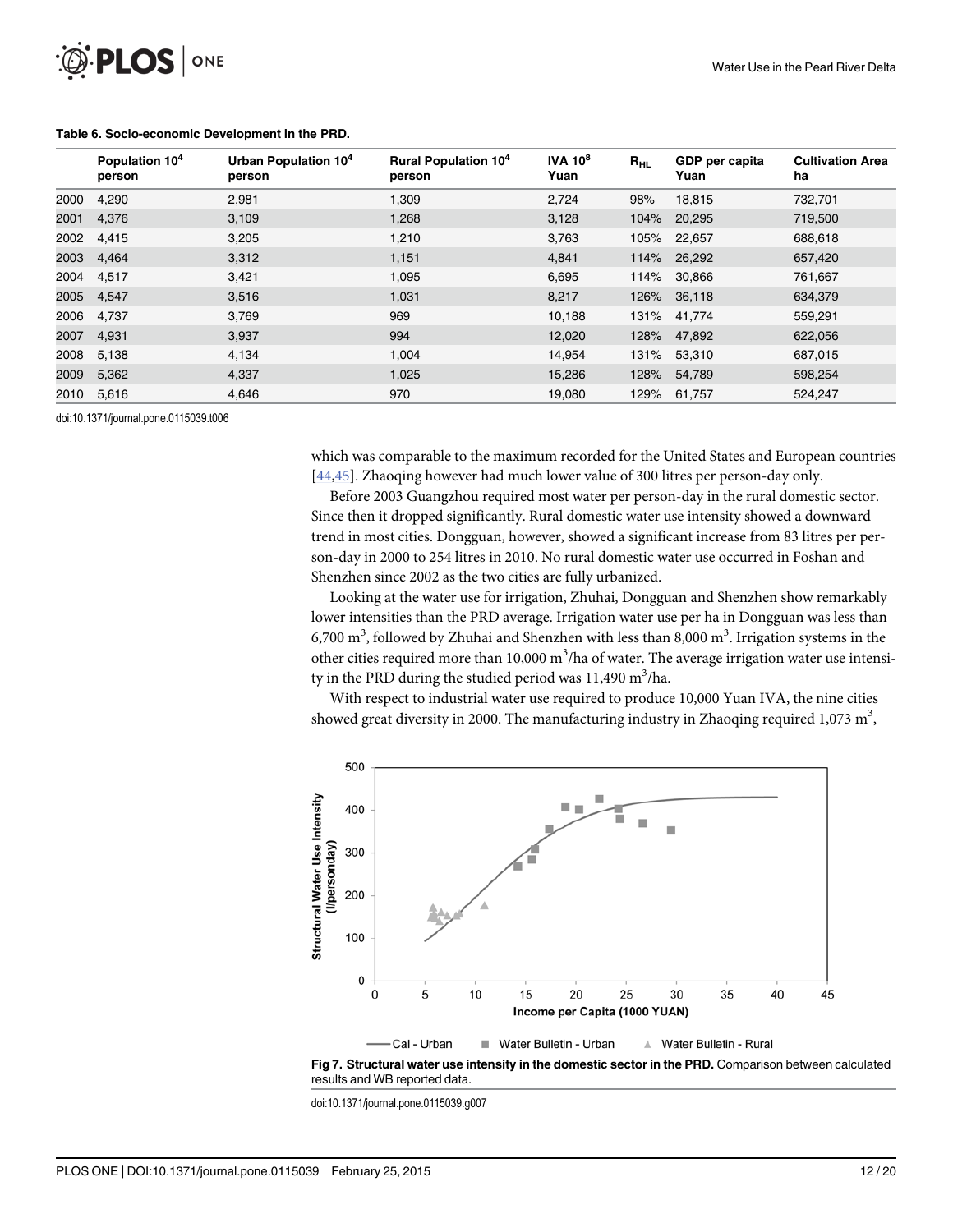<span id="page-12-0"></span>



[Fig 8. S](#page-9-0)ectorial water use of different cities in the PRD. Size of the pie chart indicates the average total water use level of the city over the study period. Areas of green, red, dark grey and light grey represent the proportion of agriculture, industry, urban domestic and rural domestic water uses respectively.

which is 25 times the 42  $m<sup>3</sup>$  for Shenzhen. All the cities exhibited remarkable improvements of the manufacturing water use intensity afterwards. By 2010, the average amount of water used in the manufacturing industry to produce 10,000 Yuan IVA was 58  $m^3$  in the PRD. Shenzhen had the most water effective manufacturing industry requiring  $12 \text{ m}^3$  only, whereas Guang-zhou showed the highest value of 114 m<sup>3</sup>. [Table 8](#page-13-0) shows the curve parameters  $(b_o, b_1, b_2)$  fitted for each of the nine cities based on historical water uses. As can be seen, the manufacturing structure  $(b_2)$  had significant influence on water use intensity in the earlier industrialized cities

[Table 7.](#page-10-0) City differentiation of domestic water use parameters.

| City        | Yur   | I <sub>str-max-UR</sub> I/person-day | $R^2$ <sub>UR</sub> | YRU   | I <sub>str-max-RU</sub> I/person-day | $R^2_{\  \  \, RU}$ |
|-------------|-------|--------------------------------------|---------------------|-------|--------------------------------------|---------------------|
| Dongguan    | 0.003 | 440                                  | 0.847               | 0.008 | 260                                  | 0.866               |
| Foshan      | 0.006 | 330                                  | 0.761               |       |                                      |                     |
| Guangzhou   | 0.005 | 530                                  | 0.392               | 0.017 | 290                                  | 0.228               |
| Huizhou     | 0.007 | 310                                  | 0.870               | 0.084 | 130                                  | 0.583               |
| Jiangmen    | 0.008 | 370                                  | 0.758               | 0.033 | 140                                  | 0.749               |
| Shenzhen    | 0.002 | 430                                  | 0.865               | 0.015 | 150                                  | 0.995               |
| Zhuhai      | 0.005 | 400                                  | 0.841               | 0.043 | 130                                  | 0.569               |
| Zhaoging    | 0.011 | 300                                  | 0.956               | 0.100 | 120                                  | 0.403               |
| Zhongshan   | 0.005 | 380                                  | 0.670               | 0.020 | 210                                  | 0.073               |
| PRD average | 0.005 | 430                                  | 0.855               | 0.041 | 180                                  | 0.601               |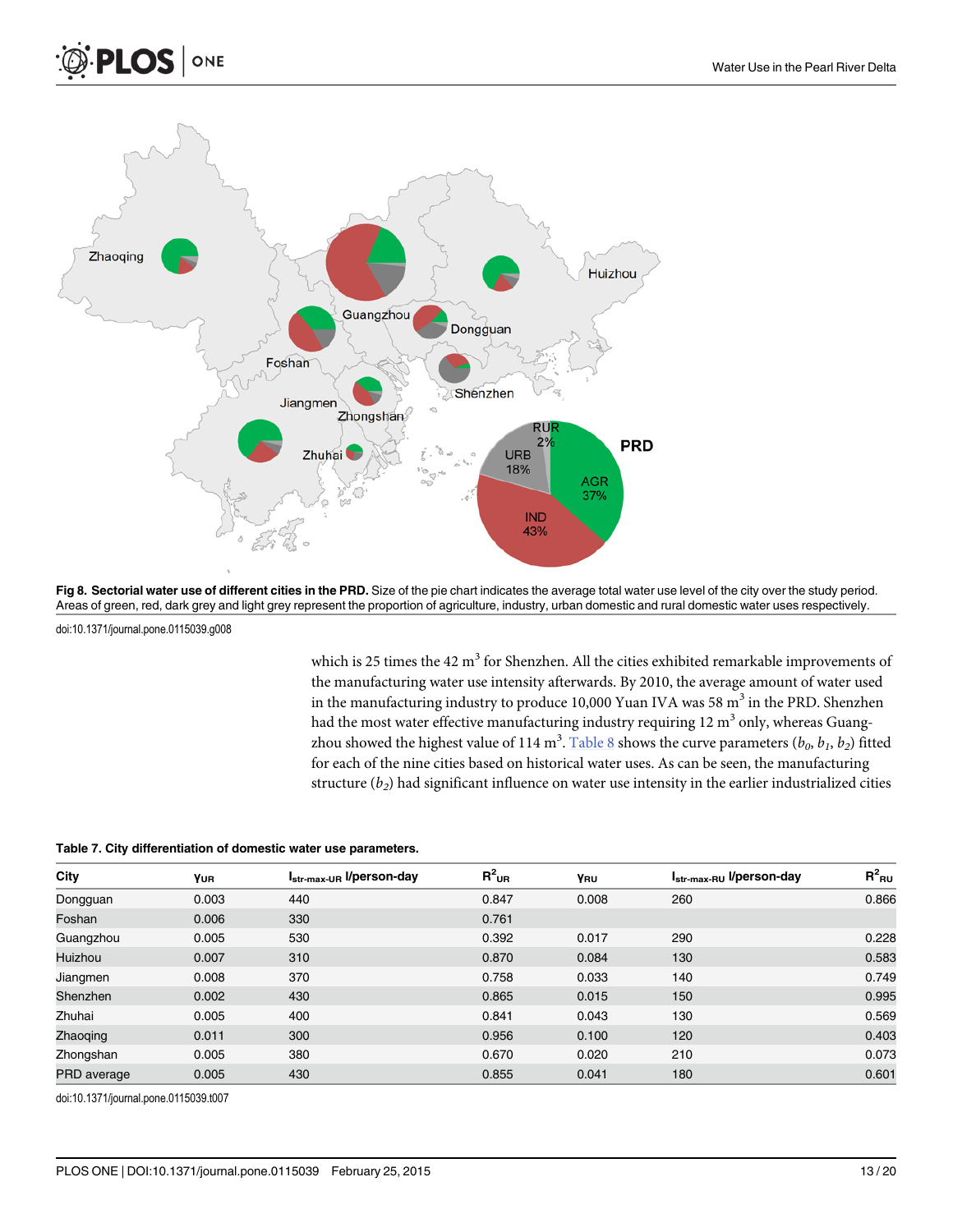<span id="page-13-0"></span>

| City        | $b_0$  | b <sub>1</sub> | b <sub>2</sub> | $R^2$ |
|-------------|--------|----------------|----------------|-------|
| Dongguan    | 7.957  | $-0.971$       | $-0.480$       | 0.953 |
| Foshan      | 9.313  | $-1.419$       | 0.284          | 0.950 |
| Guangzhou   | 17.865 | $-3.363$       | 2.326          | 0.991 |
| Huizhou     | 3.363  | 0.356          | $-0.435$       | 0.572 |
| Jiangmen    | 10.885 | $-1.826$       | 1.562          | 0.903 |
| Shenzhen    | 7.803  | $-1.130$       | $-0.033$       | 0.944 |
| Zhuhai      | 6.410  | $-0.677$       | $-0.497$       | 0.933 |
| Zhaoqing    | 10.021 | $-2.107$       | 1.755          | 0.801 |
| Zhongshan   | 7.472  | $-0.787$       | $-0.002$       | 0.968 |
| PRD average | 10.851 | $-1.733$       | 1.194          | 0.992 |

[Table 8.](#page-12-0) Parameter fitting for the manufacturing water use calculation.

doi:10.1371/journal.pone.0115039.t008

such as Guangzhou and Zhaoqing, whereas a newly established city like Shenzhen was mostly affected by the economic development  $(b_1)$ .

Fig. 9(a) shows the highest and the lowest manufacturing water use intensity at city level and their development in comparison with the PRD average, whereas  $Fig. 9(b)$  presents the absolute volumes of water used. Regardless of the significant improvement of the intensity, the absolute volume of manufacturing water use remained rather stable for all cities, due the fast economic growth.

## **Discussion**

In this study we present the first consistent and comprehensive assessment of water use in all cities of the PRD. Previous local studies estimated sectorial water use by assuming typical percapita intensities that were either depend on the size of the city  $[46]$ , or a single average value as the baseline with fixed growth rate  $[47]$ . In our conceptual framework, city-specific water



Fig 9. Internal differentiation of water use in the manufacturing sector in the PRD. Fig. 9A is the internal differentiation of the manufacturing water use intensity. Fig. 9B is the internal differentiation of absolute volume of manufacturing water use.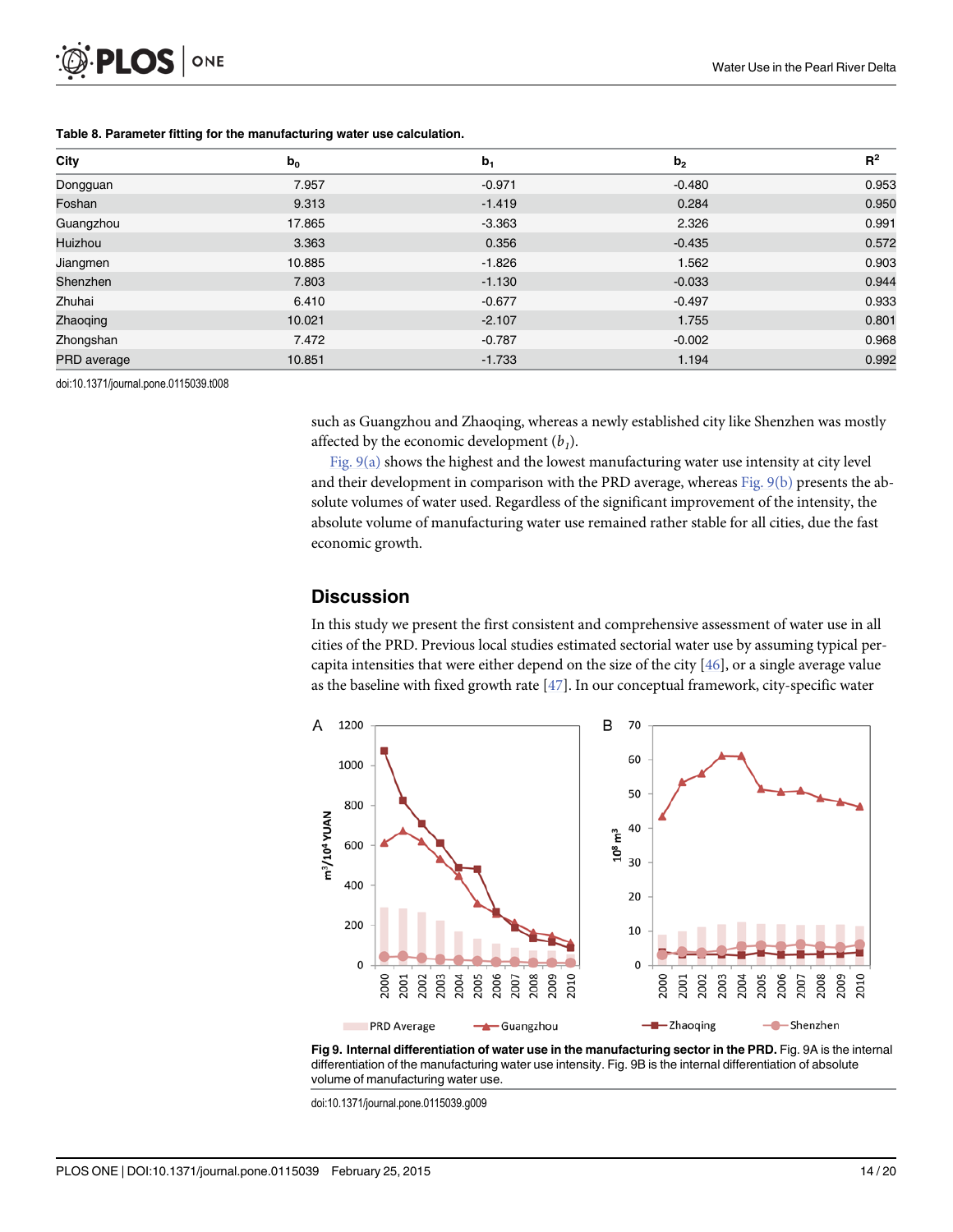use data and corresponding socio-economic figures are linked by selected globally reported model equations.

## Uncertainties from water use data

The water use dataset collected from the Water Bulletin is in general well documented. By checking with the Pedigree Matrix, data quality regards to reliability and geographical correlation are both very high. Due to the compromised completeness, we performed harmonization in order to mitigate the uncertainties.

As a consequence of the change in reporting of census data, the urban per capita water use intensity may be overestimated, while the rural figure may be underestimated. The "HuKou" registration system in China, which manages people in their birthplace rather than place of residence, results in underestimation of urban populations by ignoring migration labourers. It is also unknown whether the absolute volume of water use by this "ignored" population was taken into account, as it was not specified in the statistics before 2003.

Lack of data also caused uncertainties in the calculated results, especially for the industrial sector. The thermal electricity industry is poorly represented. Both absolute volume and intensity of water use in this sector were hard to access, as were the details about the thermal power plants, e.g. type of cooling system, or technology adopted. Calculations based on an average provincial water use intensity quota thus may have overestimated water use, as the better developed delta area may have adopted more efficient cooling system than the provincial average. Elaboration of the water use estimation in electricity production sector will require more details about the configuration of power plants in the PRD and their use of sea water vs fresh water for cooling.

In addition, issues such as illegal withdrawal are not considered in our study because of lack of data. Water use will be underestimated if unregistered rural domestic and industrial withdrawal occurred.

#### Uncertainties from socio-economic yearbooks

The published IVA includes only the enterprises above a certain threshold which account for around 83% of the total industrial value added in 2000 to above 90% in 2010. The total amount of manufacturing water use may be underestimated due to the incomplete IVA data. More in general, the regional water use of the industrial sector and the relevant impact factors are still poorly understood due to the complexity of industrial structure, scale, technological development and policy.

## Comparing to previous Global Water Use Assessments

As WaterGAP2 suggests, while income increases, the simulated structural water use intensity levels off, depending on the saturation value selected. Previous global assessment with Water-GAP2 suggested that for developing countries a saturation value comparable with the United States and Europe should be adopted, as these regions are expected to follow the same development trajectory and finally reach a comparable maximum intensity [[26](#page-18-0)]. However, the reported water use intensities for most PRD cities do not support this scenario, and large internal differentiation exists. The average saturation structural water use intensity of the PRD is significantly less than the values used in global assessment as about 425 litres per person-day as shown in [Fig. 8.](#page-12-0) City-specific values varied from 300 to 530 litres where early developed cities like Guangzhou have much higher values than recently developed cities like Zhaoqing.

One probable reason for such differentiation between PRD cities is that households in later developed cities started with more sophisticated water use appliances and technologies and are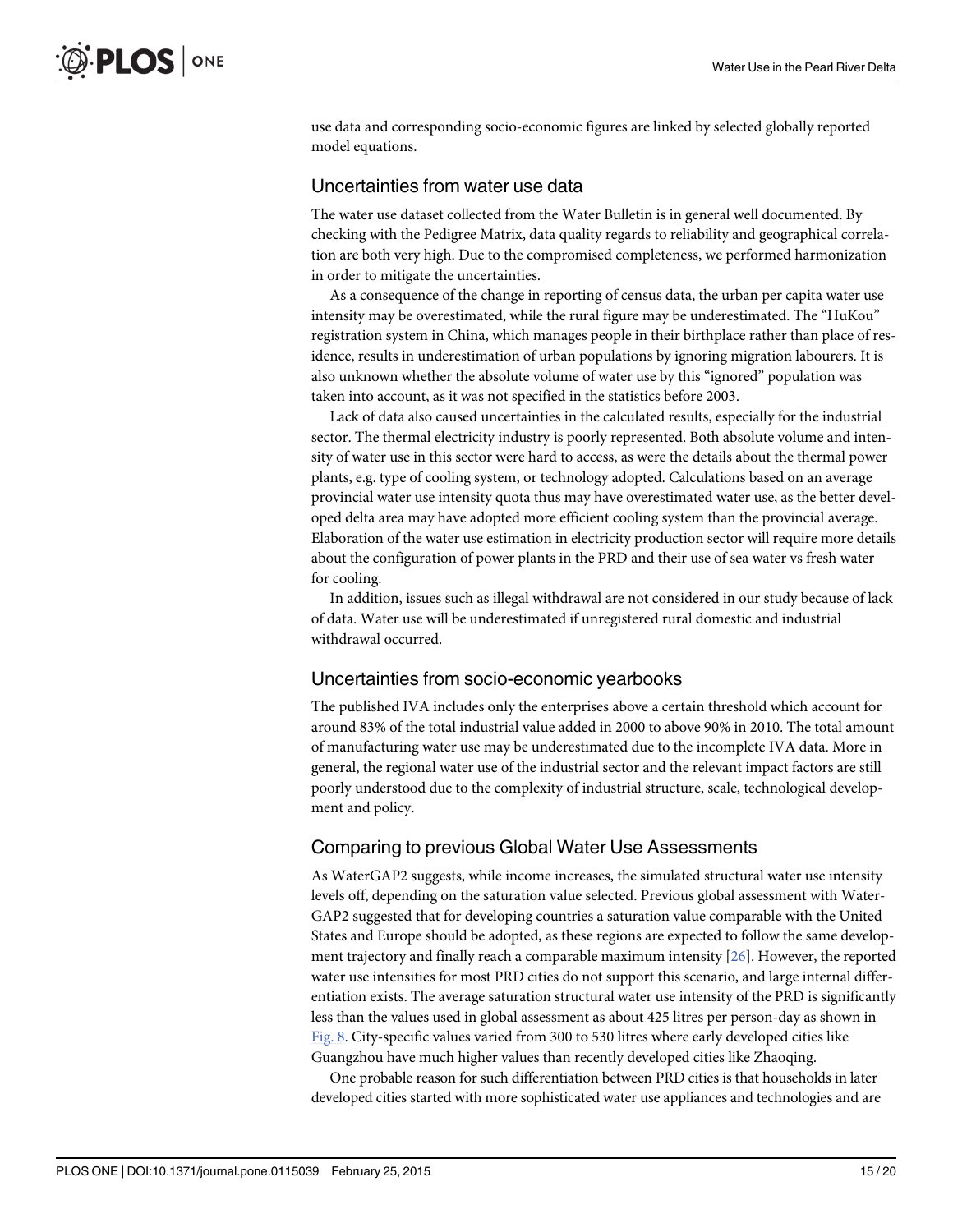<span id="page-15-0"></span>supported by a better supply system. As reported by Chu et al. [[48](#page-19-0)], water use appliances have different diffusion paths among households along with the income growth. Appliance replacement has its impacts on water use efficiency. This implies the parameter  $I_{str-max}$  in the [Equation 2](#page-6-0) should not be set to a global constant, but requires location-specific historical records.

Recent elaboration of WaterGAP2 also reported similar differentiation on saturation value for European countries [\[44\]](#page-19-0). Our study confirms that differentiation exists not only among countries, but on smaller scales as well. Fast developing delta areas like the PRD are unlikely to reach domestic water use intensities as high as the global assessments suggested. Water requirement scenarios for the domestic sector in developing countries are very likely overestimated in previous global assessments.

In comparison with the most recent global estimation, manufacturing water use intensity in the PRD of about 67 m<sup>3</sup>/1,000 US\$2000 IVA was already better than 86 m<sup>3</sup> of the Asian-Pacific average. Nevertheless, although the water use intensity was reduced by half over the studied period, the level of 30 m<sup>3</sup> in 2010 was still much higher than the North American value of 19 m<sup>3</sup> in 2005 [\[17\]](#page-18-0).

With regards to the electricity generation sector, the 82  $\text{m}^3/\text{MWh}$  intensity used for the present study is still higher than the up-to-date once-through system of  $76 \text{ m}^3/\text{MWh}$ . The most water efficient cooling pond requires only  $1.1 \text{ m}^3/\text{MWh}$  [[10](#page-17-0)].

## Study Limitations and Outlook

The temporal correlation aspect of data quality is bit compromised as the water use data are available for only ten years, which limited our study period no earlier than 2000s. Ideally our study may provide more comprehensive results if the data could support an analysis for the last 30 years, because the PRD started its economic booming since late 1970s. Also, longer time series might have allowed a separation of parameter fitting and their validation to different subsets, i.e. sub periods of the data, an approach we believed of limited use within the current dataset limitations. Also, the reported strong differentiation between cities did not leave room for validating parameters found for one city to be validated at another.

Reasons for the mismatch in domestic water use intensity between calculated results and reported data after 2006 may be caused by the fact that the domestic water use equation of WaterGAP2 does not include any explicit parameter representing water savings, e.g. due to water pricing and public awareness improvement. Apparently, the rate of technological improvements in water use efficiency ( $\eta$  in [equation 3\)](#page-6-0) cannot represent such factors as the policy changes induces a stepwise improvement at such small scale, rather than a more gradual improvement as a policy disperses through a large country. Factors such as policy regulation and raising public awareness should be included, as central administrative measurements have strong impacts in China. Public awareness and habits of water saving as the results of recently promulgated laws and regulations significantly improved domestic water use intensities since 2003 [[46](#page-19-0)].

Manufacturing water use intensity differs strongly between the PRD cities due to the diverse industrial structure and historical development. Take Guangzhou and Shenzhen as example: the IVA of these two cities was similar in 2000 at 70 billion Yuan. But the water use intensity of Guangzhou was 15 times larger than that of Shenzhen. Statistics show that heavily water dependent manufacturing industries such as chemical materials, textile and petroleum accounted for more than 40% of gross output value of the Guangzhou industry. While 40% of the gross output of Shenzhen industry was generated by electronic equipment production. The hightech industry was selected as the economic engine for Shenzhen for the new special economic zone set in 1978, when China launched the reform and opening-up policy, which resulted in a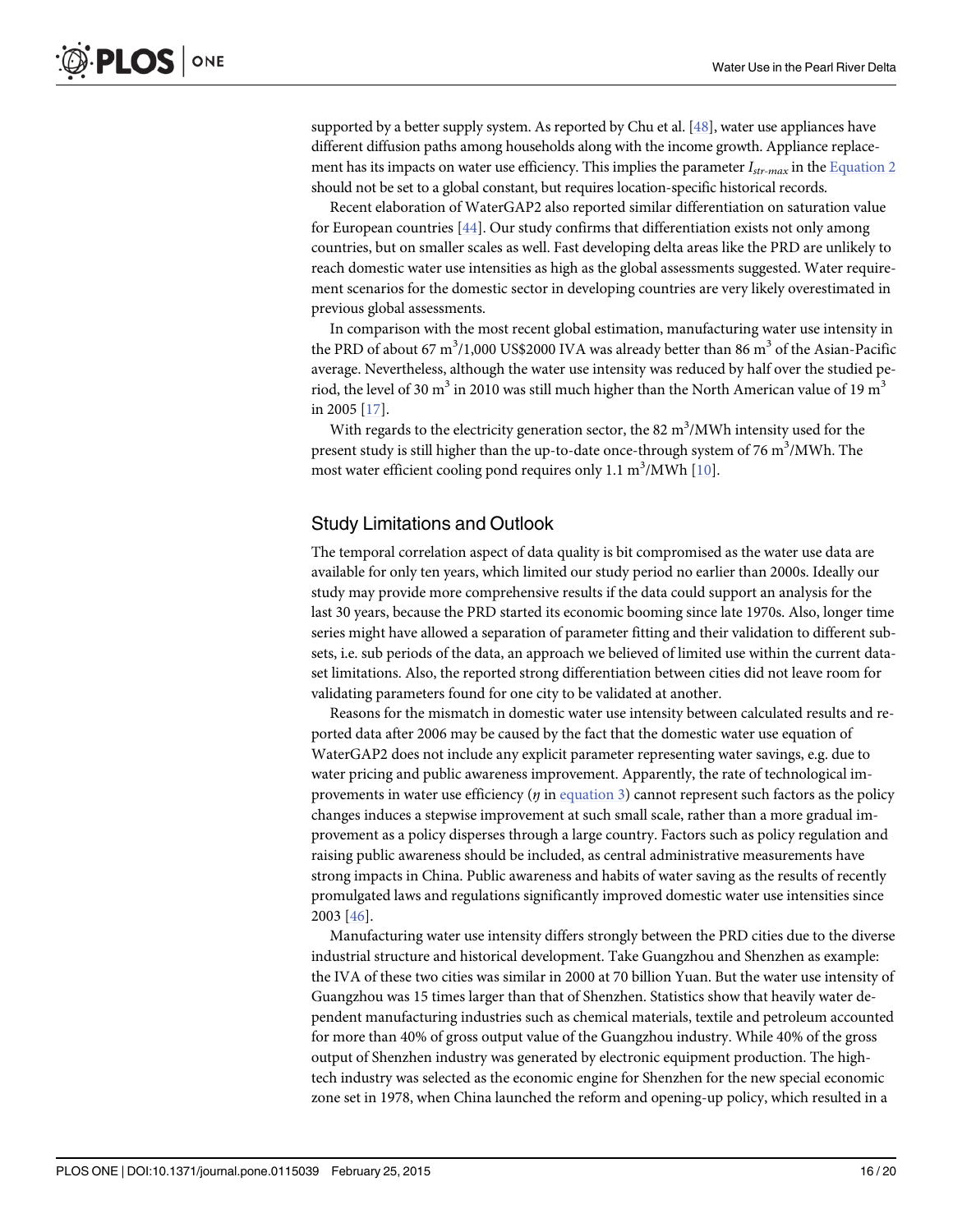<span id="page-16-0"></span>low industrial water use intensity from the very beginning of its development. We suggest further analyses of the impact of different industrial development trajectories on water use in the future.

Both WB water use data and calculated results suggest that on the annual scale water use in the PRD is well managed without considerable shortages. Yet, severe seasonal water shortages have been reported due to temporarily unevenly distributed water resources in the delta area (Q. Chen, Half the Guangdong Municipalities Encountered Water Shortage, Nanfang Daily, 2010). Water shortage caused jointly by drought and salt intrusion requested 843 million  $m<sup>3</sup>$  of fresh water from upstream reservoirs to relieve the stress in 2005, followed by 550 million  $m<sup>3</sup>$  in 2006, which is equivalent to about one sixth of the annual urban domestic water use. Such events indicate that the water resource management system in the delta area is vulnerable to changes in the hydrological regime. Achieving sustainable water management in the PRD will require more insight in seasonal fluctuations in future studies. Furthermore, as water use is only part of the water resource management, to better understand the water scarcity in the PRD from a systematic perspective, a full life cycle analysis (LCA) on water resource could be very helpful. Recent works on cascading effects within a single river basin [[49](#page-19-0)] and environmental impacts from different components of the entire urban water system [\[50](#page-19-0)] provide good examples.

## Conclusion

Analysis of homogenized observation data and the presented conceptualization of water use provided the first consistent and comprehensive assessment of sectorial water use across the nine cities in the PRD during the period of 2000–2010. The homogenized sectorial water use volumes and intensities revealed clear trends in water use in the PRD. The conceptualization of water use offers the advantage to explore insights of driving-forces of such trend by linking reported socio-economic data with annual water use data.

On average about 24  $km^3$  fresh water was used annually in the PRD. Industrial water use surpassed agriculture and became the dominant water user in 2002, accounting for 43% of the total water use.

Large internal differences exist between cities. In general the early developed cities have higher domestic water use intensity. Per capita water use in all cities except Guangzhou reached a saturation value much below what is suggested in recent global studies. Thus the current global outlooks may overestimate domestic water demand for developing countries.

Water use in the manufacturing sector showed even larger differentiation between cities due to a great diversity of industrial structure, scale, technologies and policy decisions. City like Shenzhen selected high-tech manufactures to be the pillar industry from the very beginning of its industrialization. Consequently, its manufacturing water use intensity is found to be much lower than in other cities.

Despite the fast growth in economy and population, the PRD managed to stabilize its absolute water use by improving water use intensities. Nevertheless temporary shortages occur. To better understand the temporal and spatial distribution of water use and potential shortages, it is important to have more insights on monthly resolution and to catch the complexity of manufacturing sector at the regional level. Finally the impact of water related regulations and improvement of public awareness should be taking into account in order to assess whether fresh water will become a limiting factor for socio-economic development in the PRD.

## Supporting Information

[S1 Appendix.](http://www.plosone.org/article/fetchSingleRepresentation.action?uri=info:doi/10.1371/journal.pone.0115039.s001) Data Sources. (DOCX)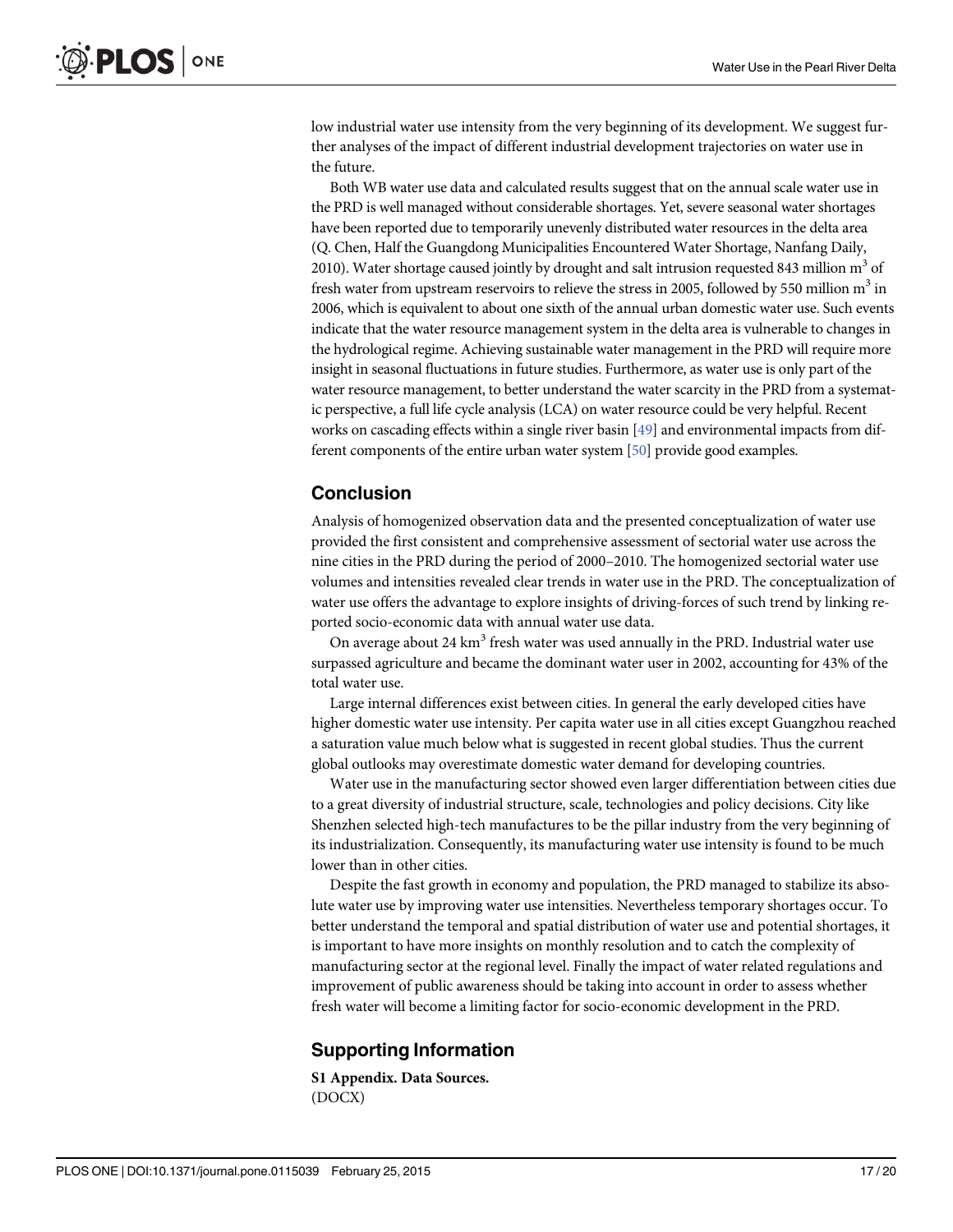<span id="page-17-0"></span>[S2 Appendix.](http://www.plosone.org/article/fetchSingleRepresentation.action?uri=info:doi/10.1371/journal.pone.0115039.s002) Schematic Definition of Water Supply/Demand/Use. (DOCX)

[S3 Appendix.](http://www.plosone.org/article/fetchSingleRepresentation.action?uri=info:doi/10.1371/journal.pone.0115039.s003) Chinese language references. (DOCX)

[S4 Appendix.](http://www.plosone.org/article/fetchSingleRepresentation.action?uri=info:doi/10.1371/journal.pone.0115039.s004) Data Harmonization. (DOCX)

[S5 Appendix.](http://www.plosone.org/article/fetchSingleRepresentation.action?uri=info:doi/10.1371/journal.pone.0115039.s005) Top 10 Manufacturers in the PRD. (DOCX)

## Acknowledgments

We thank Prof. J. Deng for useful comments, and H. Xu for helping with data collection.

## Author Contributions

Conceived and designed the experiments: MY SEW RWAH PK HH. Performed the experiments: MY. Analyzed the data: MY. Contributed reagents/materials/analysis tools: MY SEW RWAH PK HH. Wrote the paper: MY SEW RWAH.

## References

- [1.](#page-0-0) Watkins K, Carvajal L, Coppard D, Fuentes R, Ghosh A, et al. (2006) Human Development Report 2006: beyond scarcity: power, poverty and the global water crisis: United Nations Development Programme (UNDP).
- [2.](#page-1-0) Semadeni-Davies A, Hernebring C, Svensson G, Gustafsson L-G (2008) The impacts of climate change and urbanisation on drainage in Helsingborg, Sweden: Combined sewer system. Journal of Hydrology 350: 100–113.
- [3.](#page-1-0) Poelmans L, Van Rompaey A, Batelaan O (2010) Coupling urban expansion models and hydrological models: How important are spatial patterns? Land Use Policy 27: 965–975.
- [4.](#page-1-0) Walsh CJ, Allison HR, Feminella JW, Cottingham PD, Groffman PM, et al. (2005) The urban stream syndrome: current knowledge and the search for a cure. Journal of the North American Benthological Society 24: 706–723.
- 5. Hatt BE, Fletcher TD, Walsh CJ, Taylor SL (2004) The Influence of Urban Density and Drainage Infrastructure on the Concentrations and Loads of Pollutants in Small Streams. Environmental Management 34: 112–124. PMID: [15383877](http://www.ncbi.nlm.nih.gov/pubmed/15383877)
- 6. Groffman PM, Bain DJ, Band LE, Belt KT, Brush GS, et al. (2003) Down by the riverside: urban riparian ecology. Frontiers in Ecology and the Environment 1: 315–321.
- [7.](#page-1-0) Paul MJ, Meyer JL (2001) STREAMS IN THE URBAN LANDSCAPE. Annual Review of Ecology and Systematics 32: 333–365.
- [8.](#page-1-0) Döll P, Hauschild M (2002) Model-based regional assessment of water use—An example for semi-arid Northeastern Brazil. Water International 27: 310–320.
- [9.](#page-1-0) Shandas V, Rao M, McGrath MM (2012) The implications of climate change on residential water use: a micro-scale analysis of Portland (OR), USA. Journal of Water and Climate Change 3: 225–238.
- [10.](#page-1-0) Fthenakis V, Kim HC (2010) Life-cycle uses of water in U.S. electricity generation. Renewable and Sustainable Energy Reviews 14: 2039–2048.
- [11.](#page-1-0) Chen H, Yang ZF (2009) Residential water demand model under block rate pricing: A case study of Beijing, China. Communications in Nonlinear Science and Numerical Simulation 14: 2462–2468.
- 12. Clarke GP, Kashti A, McDonald A, Williamson P (1997) Estimating Small Area Demand for Water: A New Methodology. Water and Environment Journal 11: 186–192.
- 13. Mimi Z, Smith M (2000) Statistical Domestic Water Demand Model for the West Bank. Water International 25: 464–468.
- 14. Arbués F, García-Valiñas MaÁ, Martínez-Espiñeira R (2003) Estimation of residential water demand: a state-of-the-art review. Journal of Socio-Economics 32: 81–102.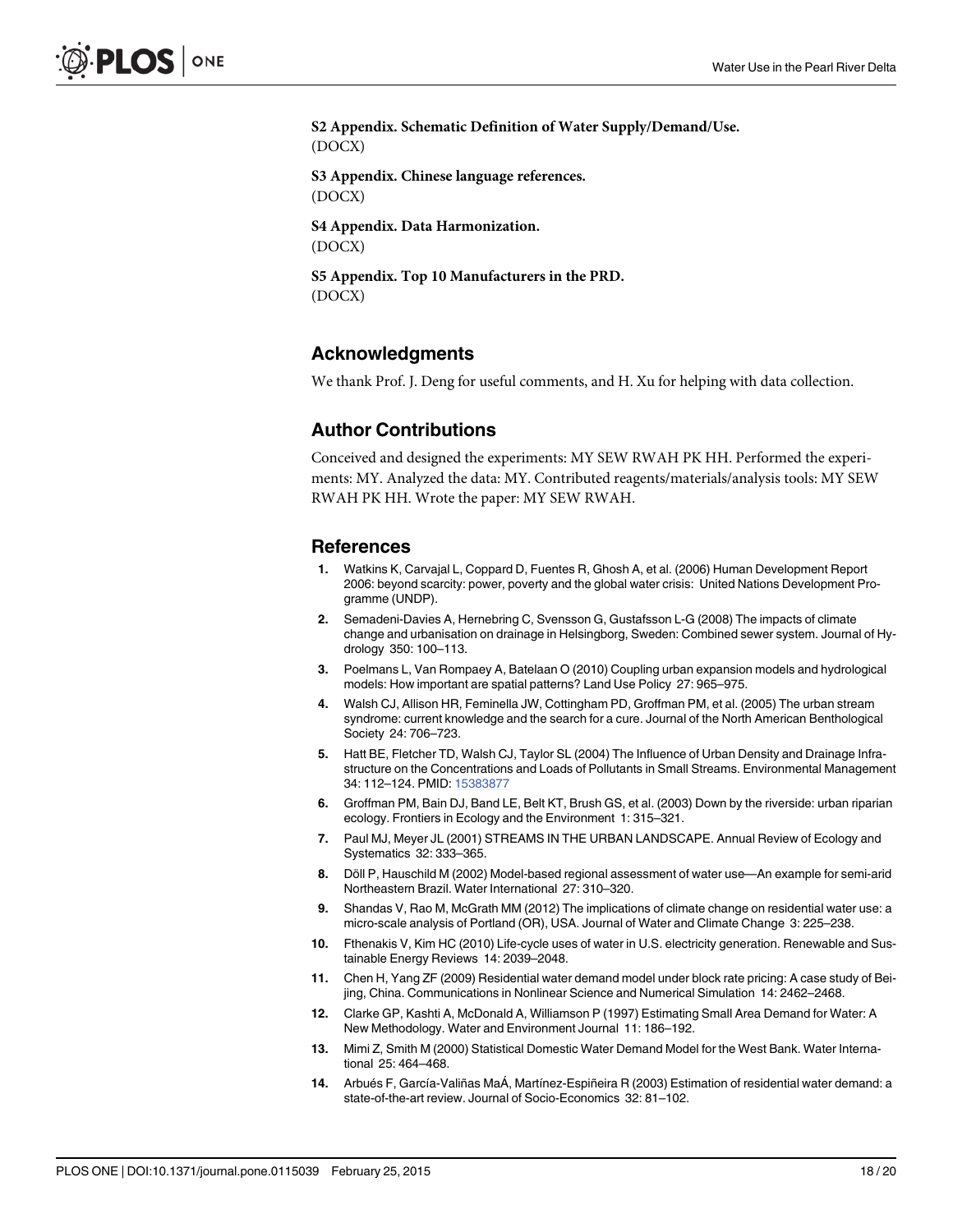- <span id="page-18-0"></span>[15.](#page-1-0) Voß F, Flörke M, Alcamo J (2009) WATCH Technical Report Number 17: Preliminary spatially explicit estimates of past and present domestic water use.
- [16.](#page-1-0) Seckler D, Amarasinghe U, Molden D, Silva Rd, Barker R (1998) World water demand and supply, 1990 to 2025: Scenarios and issues: IWMI.
- [17.](#page-15-0) Voß F, Flörke M (2010) Spatially explicit estimates of past and present manufacturing and energy water use. Kassel, Germany: Center for Environmental Systems Research. 23 23.
- [18.](#page-1-0) Xiong Y (2005) Research on the Forecast Models for the Demand to Water in the Industry of Shaanxi Province (in Chinese). Journal of Water Resources & Water Engineering 16: [http://www.cqvip.com/qk/](http://www.cqvip.com/qk/97015a/200504/20630594.html) [97015a/200504/20630594.html](http://www.cqvip.com/qk/97015a/200504/20630594.html).
- [19.](#page-1-0) Inhaber H (2004) Water Use in Renewable and Conventional Electricity Production. Energy Sources 26: 309–322.
- [20.](#page-1-0) Torcellini PA, Long N, Judkoff R, Laboratory NRE (2003) Consumptive water use for US power production. National Renewable Energy Laboratory Washington, DC.
- [21.](#page-1-0) Chapagain AK, Hoekstra AY (2008) The global component of freshwater demand and supply: an assessment of virtual water flows between nations as a result of trade in agricultural and industrial products. Water International 33: 19–32.
- [22.](#page-1-0) Alcamo J, Doll P, Henrichs T, Kaspar F, Lehner B, et al. (2003) Global estimates of water withdrawals and availability under current and future "business-as-usual" conditions. Hydrological Sciences Journal-Journal Des Sciences Hydrologiques 48: 339–348.
- [23.](#page-1-0) Cai X, Rosegrant MW (2002) Global Water Demand and Supply Projections. Water International 27: 159–169.
- [24.](#page-1-0) Bondeau A, Smith PC, Zaehle S, Schaphoff S, Lucht W, et al. (2007) Modelling the role of agriculture for the 20th century global terrestrial carbon balance. Global Change Biology 13: 679–706.
- [25.](#page-1-0) Jachner S, Gerten D, Rohwer J, Bondeau A (2007) How much water is used in global irrigated and rainfed agriculture. pp. 03325.
- [26.](#page-1-0) Alcamo J, Doll P, Henrichs T, Kaspar F, Lehner B, et al. (2003) Development and testing of the Water-GAP 2 global model of water use and availability. Hydrological Sciences Journal-Journal Des Sciences Hydrologiques 48: 317–337.
- [27.](#page-1-0) Solley WB, Pierce RR, Perlman HA (1998) Estimated Use of Water in the United States in 1995. Reston, Virginia, USA: U. S. Geological Survey.
- [28.](#page-2-0) Seto KC, Woodcock CE, Song C, Huang X, Lu J, et al. (2002) Monitoring land-use change in the Pearl River Delta using Landsat TM. International Journal of Remote Sensing 23: 1985–2004.
- [29.](#page-2-0) Hall P, Pain K (2006) The polycentric metropolis: learning from mega-city regions in Europe. London: Earthscan.
- [30.](#page-2-0) Gottmann J (1964) Megalopolis: the urbanized northeastern seaboard of the United States. Cambridge, UK: MIT Press.
- [31.](#page-2-0) PRWRC (2011) Pearl River Water Resource Bulletin 2011. Guangzhou, Guangdong Province. 2011 2011.
- [32.](#page-2-0) Tu XJ, Zhang Q, Singh VP, Chen XH, Liu CL, et al. (2012) Space-time changes in hydrological processes in response to human activities and climatic change in the south China. Stochastic Environmental Research and Risk Assessment 26: 823–834.
- 33. Chen J, Chan SN (2007) Water Resources Sustainability in the East River in South China Using Water Rights Analysis Package; Oxley L, Kulasiri D, editors. Christchurch: Modelling & Simulation Soc Australia & New Zealand Inc. 1985–1991 p.
- [34.](#page-2-0) CHEN Q (2006) Discussion on the Policy of Inter-regional Water Transfer to Meet the Emergency Stemming from Salty Tide in Pearl River Basin. China Water & Wastewater 22.
- [35.](#page-2-0) Zhu ZY, Ouyang TP, Deng QL, Zhou HY, Kuang YQ (2004) Forecasting water demand and supply in South China. Journal American Water Works Association 96: 159–172.
- [36.](#page-2-0) Guneralp B, Seto KC (2008) Environmental impacts of urban growth from an integrated dynamic perspective: A case study of Shenzhen, South China. Global Environmental Change-Human and Policy Dimensions 18: 720–735.
- [37.](#page-2-0) Chen YD, Zhang Q, Xu CY, Yang T, Chen XH, et al. (2009) CHANGE-POINT ALTERATIONS OF EX-TREME WATER LEVELS AND UNDERLYING CAUSES IN THE PEARL RIVER DELTA, CHINA. River Research and Applications 25: 1153–1168.
- [38.](#page-2-0) Kaufmann RK, Seto KC, Schneider A, Liu Z, Zhou L, et al. (2007) Climate Response to Rapid Urban Growth: Evidence of a Human-Induced Precipitation Deficit. Journal of Climate 20: 2299–2306.
- [39.](#page-2-0) Huang Z, Zong Y, Zhang W (2004) Coastal Inundation due to Sea Level Rise in the Pearl River Delta, China. Natural Hazards 33: 247–264.